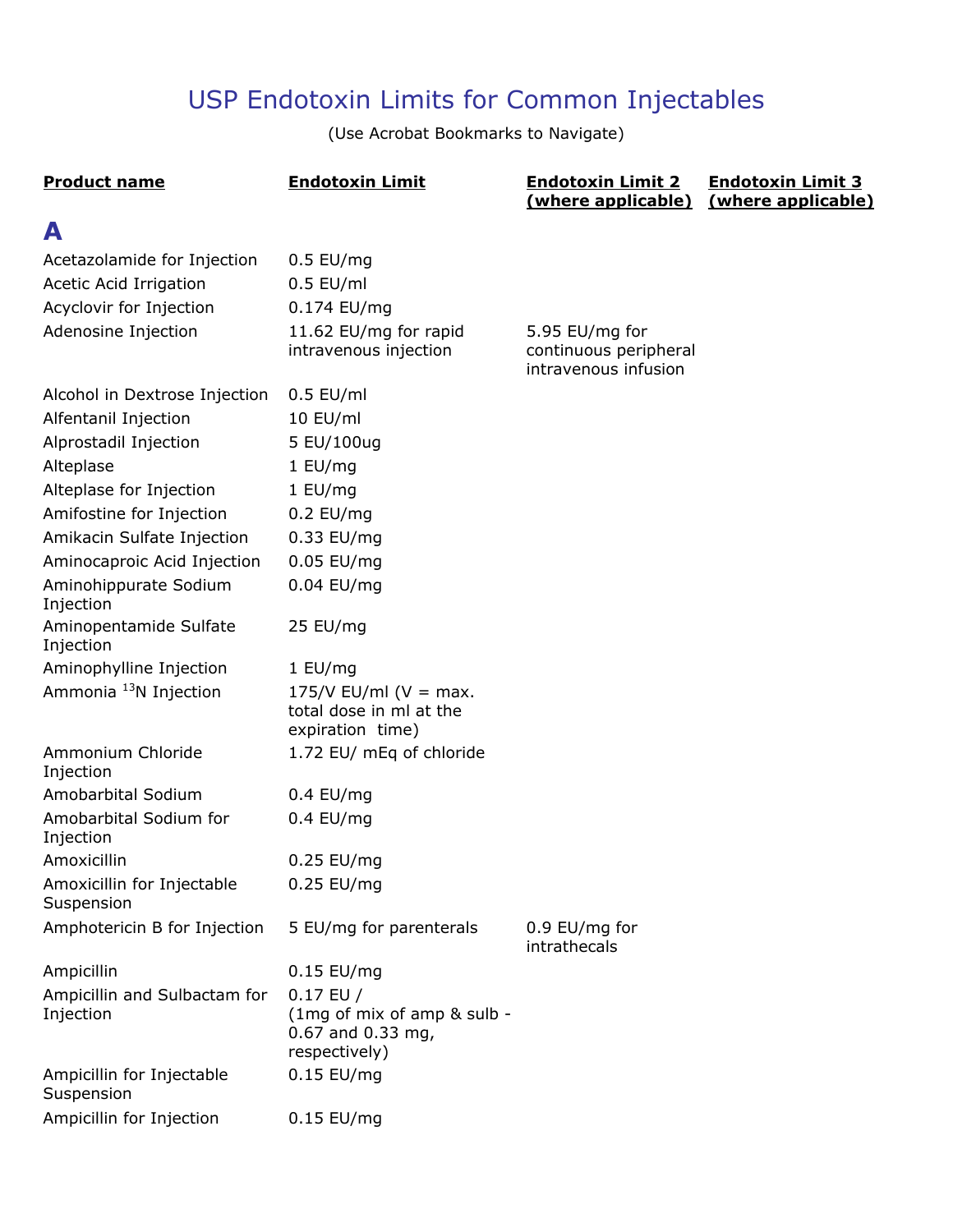| Ampicillin Sodium                                               | 0.15 EU/mg if labeled sterile<br>or processed into injectable                   |
|-----------------------------------------------------------------|---------------------------------------------------------------------------------|
| Anileridine Injection                                           | 7.2 EU/mg                                                                       |
| Anticoagulant Citrate<br>Dextrose Solution                      | 5.56 EU/ml                                                                      |
| Anticoagulant Citrate<br>Phosphate Dextrose Adenine<br>Solution | 5.56 EU/ml                                                                      |
| Anticoagulant Citrate<br>Phosphate Dextrose Solution            | 5.56 EU/ml                                                                      |
| Anticoagulant Heparin<br>Solution                               | $2.5$ EU/ml                                                                     |
| Anticoagulant Sodium Citrate<br>Solution                        | 5.56 EU/ml                                                                      |
| Arginine Hydrochloride<br>Injection                             | 0.01 EU/mg                                                                      |
| Ascorbic Acid Injection                                         | 1.2 EU/mg                                                                       |
| Atenolol Injection                                              | 33.3 EU/mg                                                                      |
| Atracurium Besylate Injection                                   | 5.56 EU/mg                                                                      |
| Atropine Sulfate Injection                                      | 55.6 EU/mg                                                                      |
| Azathioprine Sodium for<br>Injection                            | 1 EU/mg of azathioprine                                                         |
| Aztreonam                                                       | 0.17 EU/mg if labeled sterile<br>or processed into injectable                   |
| Aztreonam for Injection                                         | 0.17 EU/mg                                                                      |
| В                                                               |                                                                                 |
| <b>Bacitracin</b>                                               | 0.01 EU / Bacitracin Unit if<br>labeled sterile or processed<br>into injectable |
| Bacitracin for Injection                                        | 0.01 EU / Bacitracin Unit                                                       |
| <b>Bacteriostatic Sodium</b><br>Chloride Injection              | 1 EU/ml                                                                         |
| Bacteriostatic Water for<br>Injection                           | $0.5$ EU/ml                                                                     |
| <b>Benztropine Mesylate</b><br>Injection                        | 55.6 EU/mg                                                                      |
| Benzylpenicilloyl Polylysine<br>Injection                       | 5833 EU/ml                                                                      |
| Betamethasone Sodium<br>Phosphate and                           | 29.2 EU/mg Betamethasone                                                        |
| Betamethasone Acetate<br>Injectable Suspension                  |                                                                                 |
| Betamethasone Sodium<br>Phosphate Injection                     | 29.2 EU/mg Betamethasone                                                        |
| <b>Bethanechol Chloride</b><br>Injection                        | 25 EU/mg                                                                        |
| Biperiden Lactate Injection                                     | 83.3 EU/mg                                                                      |
| Bleomycin for Injection                                         | 10EU/Bleomycin Unit                                                             |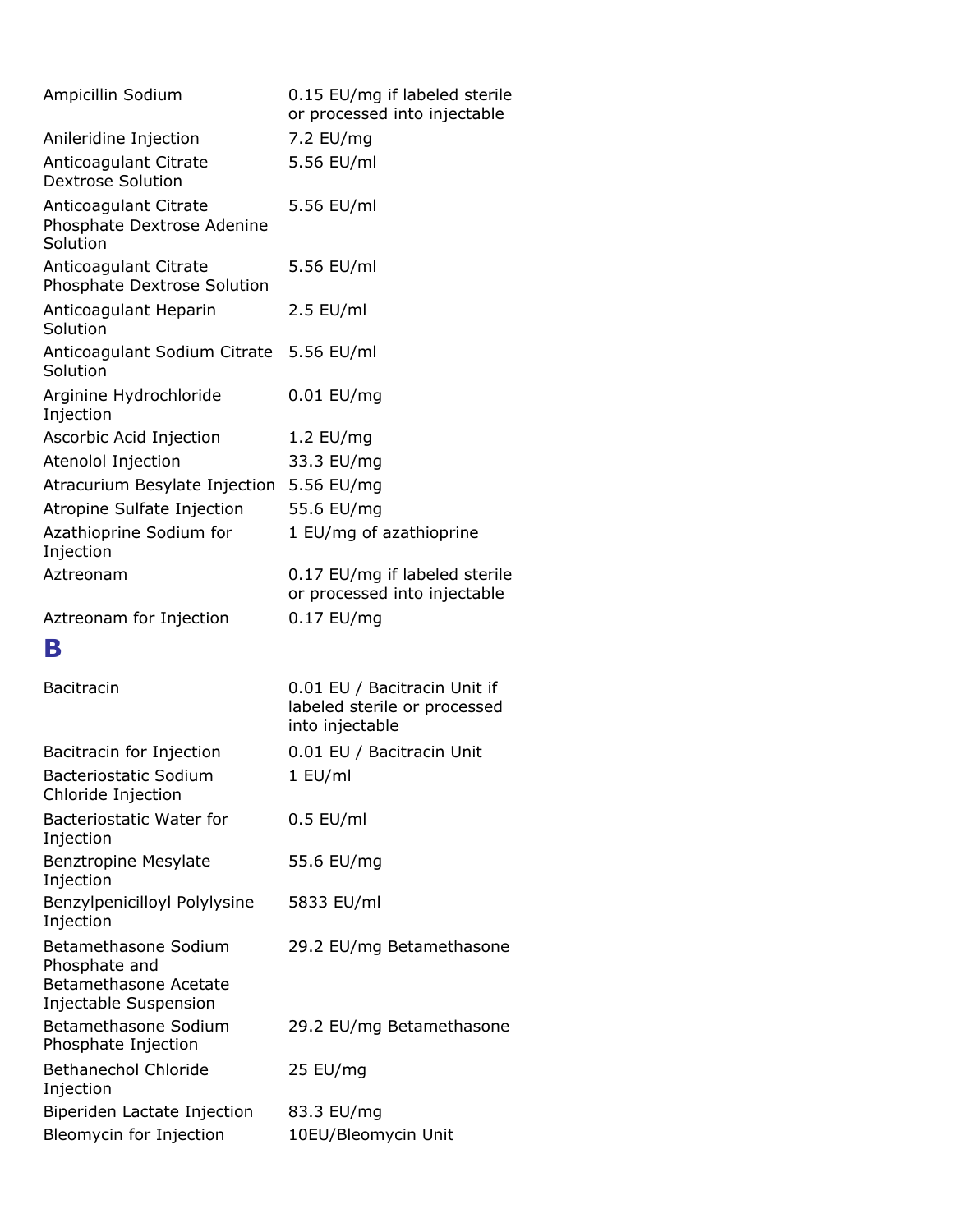| <b>Bleomycin Sulfate</b>                               | 10EU/Bleomycin Unit                    |
|--------------------------------------------------------|----------------------------------------|
| Bretylium Tosylate in<br>Dextrose Injection            | 0.2 EU/mg Bretylium<br>Tosylate        |
| Bretylium Tosylate Injection                           | $0.2$ EU/mg                            |
| <b>Brompheniramine Maleate</b><br>Injection            | 35.7 EU/mg                             |
| Bumetanide Injection                                   | 350 EU/mg                              |
| Bupivacaine Hydrochloride<br>and Epinephrine Injection | 1.6 Eu/mg Bupivacaine<br>Hydrochloride |
| Bupivacaine Hydrochloride in<br>Dextrose Injection     | 1.8 EU/mg Bupivacaine<br>Hydrochloride |
| Bupivacaine Hydrochloride<br>Injection                 | $2.5$ EU/mg                            |
| <b>Butorphanol Tartrate</b><br>Injection               | 88 EU/ mg                              |
|                                                        |                                        |

### **C**

| Caffeine and Sodium<br>Benzoate Injection | 0.7 EU/mg                                                     |
|-------------------------------------------|---------------------------------------------------------------|
| Calcium Chloride Injection                | $0.2$ EU/mg                                                   |
| Calcium Gluceptate Injection              | 0.32 EU/mg                                                    |
| Calcium Gluconate Injection               | 0.17 EU/mg                                                    |
| Calcium Levulinate Injection              | 35.7 EU/mg                                                    |
| Capreomycin for Injection                 | .35 EU/mg                                                     |
| Capreomycin Sulfate                       | .35 EU/mg                                                     |
| Carbenicillin Disodium                    | 0.05 EU/mg Carbenicillin                                      |
| Carbenicillin for Injection               | 0.05 EU/mg                                                    |
| Carboplatin for Injection                 | 0.54 EU/mg                                                    |
| Carboprost Tromethamine<br>Injection      | 714.3 EU/mg                                                   |
| Cefamandole Nafate                        | 0.15 EU/mg Cefamandole                                        |
| Cefamandole Nafate for<br>Injection       | 0.15 EU/mg Cefamandole                                        |
| Cefazolin for Injection                   | $0.15$ EU/mg                                                  |
| Cefazolin Injection                       | 0.15 EU/mg                                                    |
| Cefazolin Sodium                          | 0.15 EU/mg                                                    |
| Cefepime for Injection                    | 0.06 EU/mg                                                    |
| Cefepime Hydrochloride                    | 0.04 EU/mg if labeled sterile<br>or processed into injectable |
| Cefmetazole for Injection                 | 0.2 EU/mg                                                     |
| Cefmetazole Injection                     | $0.2$ EU/mg                                                   |
| Cefmetazole Sodium                        | $0.2$ EU/mg                                                   |
| Cefonicid for Injection                   | 0.35 EU/mg                                                    |
| Cefonicid Sodium                          | 0.35 EU/mg                                                    |
| Cefoperazone for Injection                | $0.2$ EU/mg                                                   |
| Cefoperazone Injection                    | 0.2 EU/mg                                                     |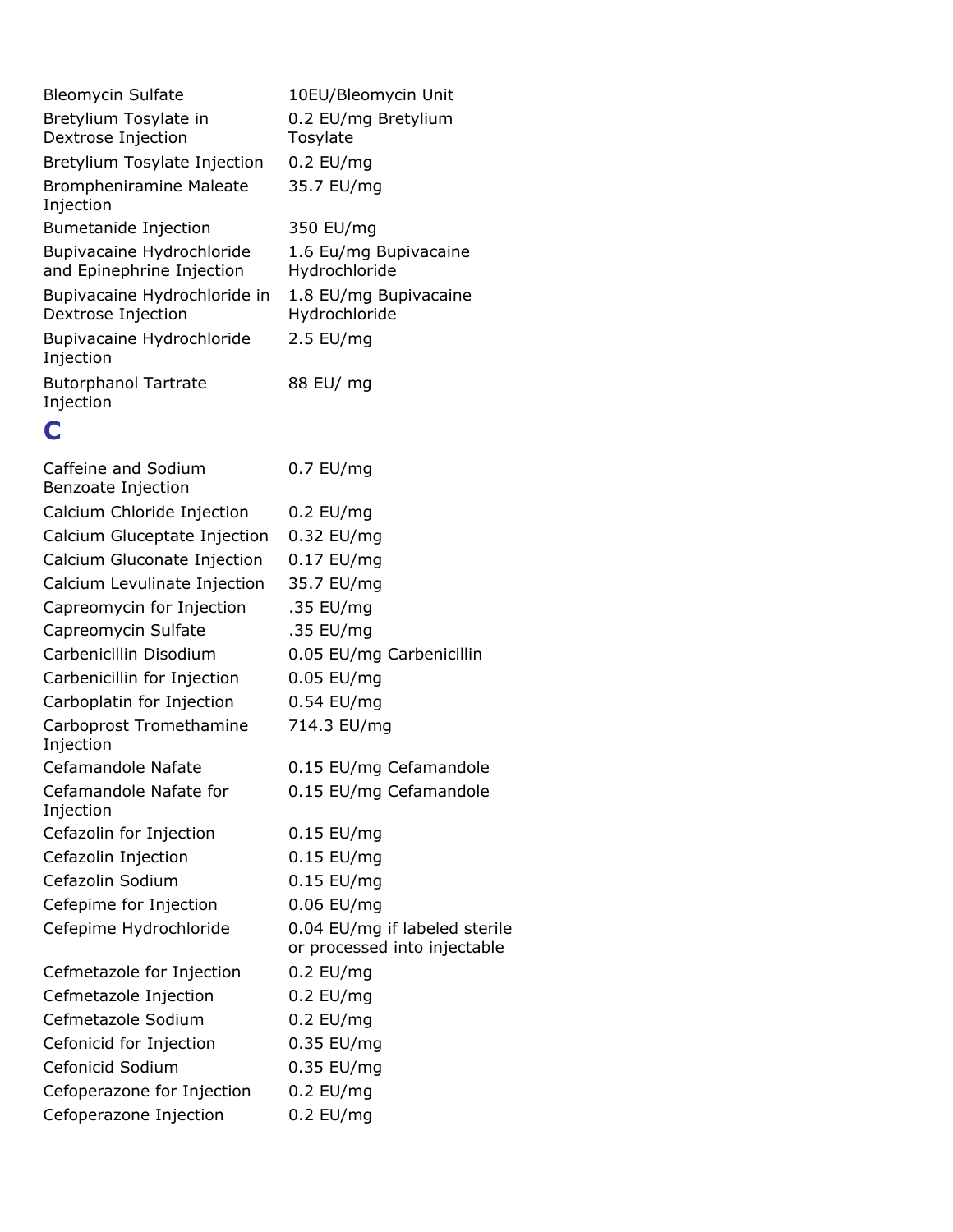| Cefoperazone Sodium       | $0.2$ EU/mg                                                   |
|---------------------------|---------------------------------------------------------------|
| Ceforanide                | 0.25 EU/mg if labeled sterile                                 |
|                           | or processed into injectable                                  |
| Ceforanide for Injection  | 0.25 EU/mg                                                    |
| Cefotaxime for Injection  | $0.2$ EU/mg                                                   |
| Cefotaxime Injection      | $0.2$ EU/mg                                                   |
| Cefotetan                 | 0.17 EU/mg if labeled sterile<br>or processed into injectable |
| Cefotetan Disodium        | 0.17 EU/mg if labeled sterile<br>or processed into injectable |
| Cefotetan for Injection   | 0.17 EU/mg                                                    |
| Cefotetan Injection       | 0.17 EU/mg                                                    |
| Cefoxitin for Injection   | 0.13 EU/mg                                                    |
| Cefoxitin Injection       | 0.13 EU/mg                                                    |
| Cefoxitin Sodium          | 0.13 EU/mg if labeled sterile<br>or processed into injectable |
| Ceftazidime               | 0.1 EU/mg if labeled sterile<br>or processed into injectable  |
| Ceftazidime for Injection | $0.1$ EU/mg                                                   |
| Ceftizoxime for Injection | $0.1$ EU/mg                                                   |
| Ceftizoxime Injection     | $0.1$ EU/mg                                                   |
| Ceftizoxime Sodium        | 0.1 EU/mg if labeled sterile<br>or processed into injectable  |
| Ceftriaxone for Injection | $0.2$ EU/mg                                                   |
| Ceftriaxone Injection     | $0.2$ EU/mg                                                   |
| Ceftriaxone Sodium        | 0.2 EU/mg if labeled sterile<br>or processed into injectable  |
| Cefuroxime for Injection  | $0.1$ EU/mg                                                   |
| Cefuroxime Injection      | $0.1$ EU/mg                                                   |
| Cefuroxime Sodium         | 0.1 EU/mg if labeled sterile<br>or processed into injectable  |
| Cephalothin for Injection | $0.13$ EU/mg                                                  |
| Cephalothin Injection     | 0.13 EU/mg                                                    |
| Cephalothin Sodium        | 0.13 EU/mg if labeled sterile<br>or processed into injectable |
| Cephapirin for Injection  | 0.17 EU/mg                                                    |
| Cephapirin Sodium         | 0.17 EU/mg if labeled sterile<br>or processed into injectable |
| Cephradine                | 0.2 EU/mg if labeled sterile<br>or processed into injectable  |
| Cephradine for Injection  | $0.2$ EU/mg                                                   |
| Chloramphenicol           | 0.2 EU/mg if used in<br>injectable dosage form                |
| Chloramphenicol Injection | $0.2$ EU/mg                                                   |
|                           |                                                               |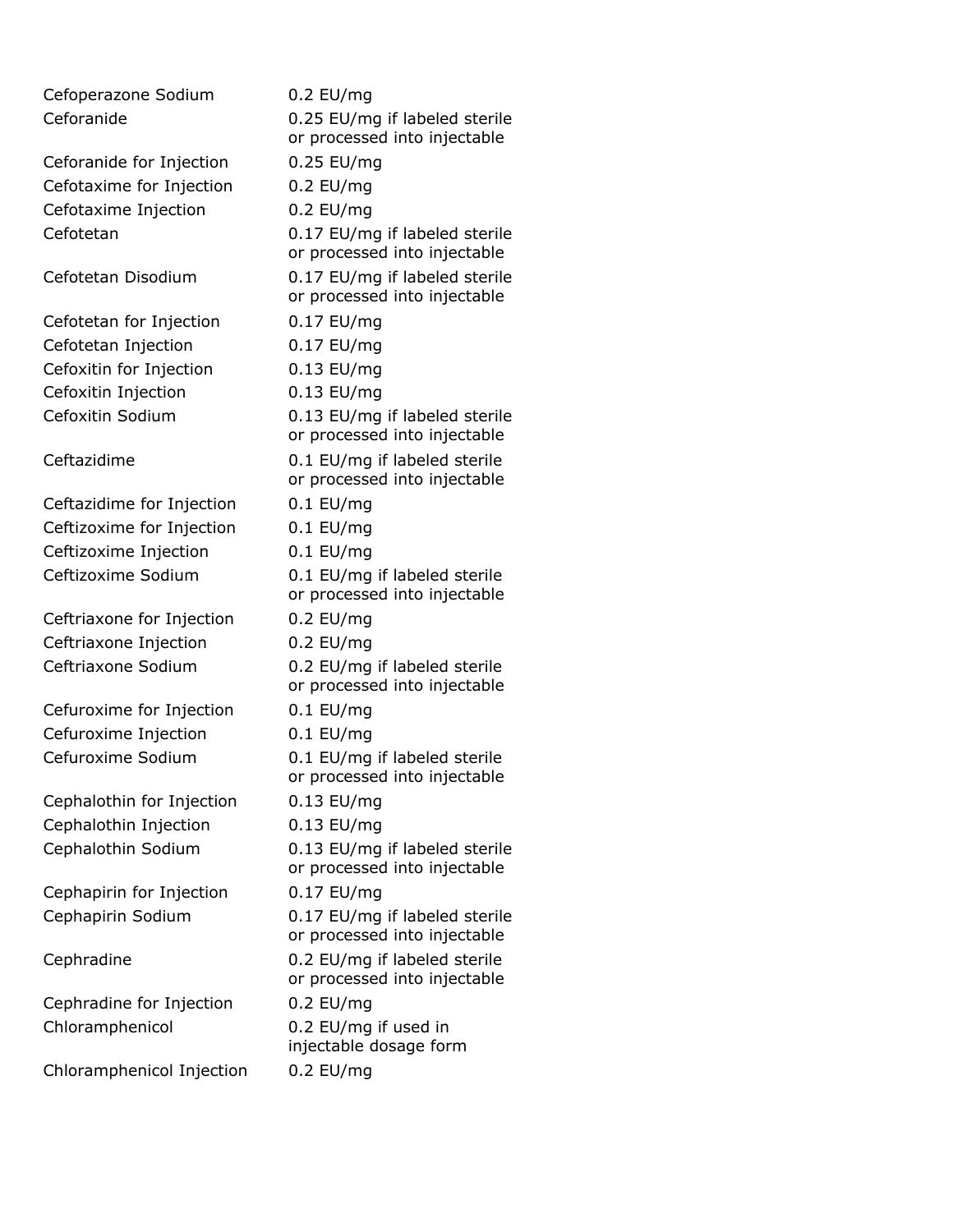| Chloramphenicol Sodium<br>Succinate                                 | $0.2$ EU/mg of<br>chloramphenicol if labeled<br>sterile or processed into<br>injectable |
|---------------------------------------------------------------------|-----------------------------------------------------------------------------------------|
| Chloramphenicol Sodium<br>Succinate for Injection                   | 0.2 EU/mg of<br>chloramphenicol                                                         |
| Chlordiazepoxide<br>Hydrochloride for Injection                     | 3.57 EU/mg                                                                              |
| Chloroquine Hydrochloride<br>Injection                              | $0.7$ EU/mg                                                                             |
| Chlorothiazide Sodium for<br>Injection                              | $0.3$ EU/mg                                                                             |
| Chlorpheniramine Maleate<br>Injection                               | 8.8 EU/mg                                                                               |
| Chlorpromazine<br>Hydrochloride Injection                           | 6.9 EU/mg                                                                               |
| Chorionic Gonadotropin                                              | 0.03 EU / USP<br>Chorionic Gonadotropin Unit                                            |
| Chorionic Gonadotropin for<br>Injection                             | 0.03 EU / USP Chorionic<br>Gonadotropin Unit                                            |
| Chromic Chloride Injection                                          | 16.7 EU/ug of chromium                                                                  |
| Chromic Phosphate <sup>32</sup> P<br>Suspension                     | 175/V EU/ml ( $V = max$ . tota<br>I dose in ml at the expiratio<br>n time)              |
| Chromium Cr 51 Edetate<br>Injection                                 | 175/V EU/ml ( $V = max$ . tota<br>I dose in ml at the expiratio<br>n time)              |
| Cilastatin Sodium                                                   | 0.17 EU/mg of cilastatin if<br>labeled sterile                                          |
| Cimetidine in Sodium<br>Chloride Injection                          | 0.5 EU/mg of cimetidine<br>hydrochloride                                                |
| Cimetidine Injection                                                | $0.5$ EU/mg                                                                             |
| Cisplatin for Injection                                             | 2 EU/mg                                                                                 |
| Citric Acid, Magnesium<br>Oxide, and Sodium<br>Carbonate Irrigation | 2.8 EU/ml                                                                               |
| Clavulanate Potassium                                               | 0.03 EU/mg if labeled sterile<br>or processed into injectable                           |
| Clindamycin for Injection                                           | 0.58 EU/mg                                                                              |
| Clindamycin Injection                                               | 0.58 EU/mg                                                                              |
| Clindamycin Phosphate                                               | 0.58 EU/mg if labeled sterile<br>or processed into injectable                           |
| Codeine Phosphate Injection                                         | 5.8 EU/mg                                                                               |
| Colchicine Injection                                                | 166.7 EU/mg                                                                             |
| Colistimethate for Injection                                        | 2 EU/mg                                                                                 |
| Colistimethate Sodium                                               | 2 EU/mg if labeled sterile or<br>processed into injectable                              |
| Corticotropin for Injection                                         | 3.1 EU / USP Corticotropin<br>Unit                                                      |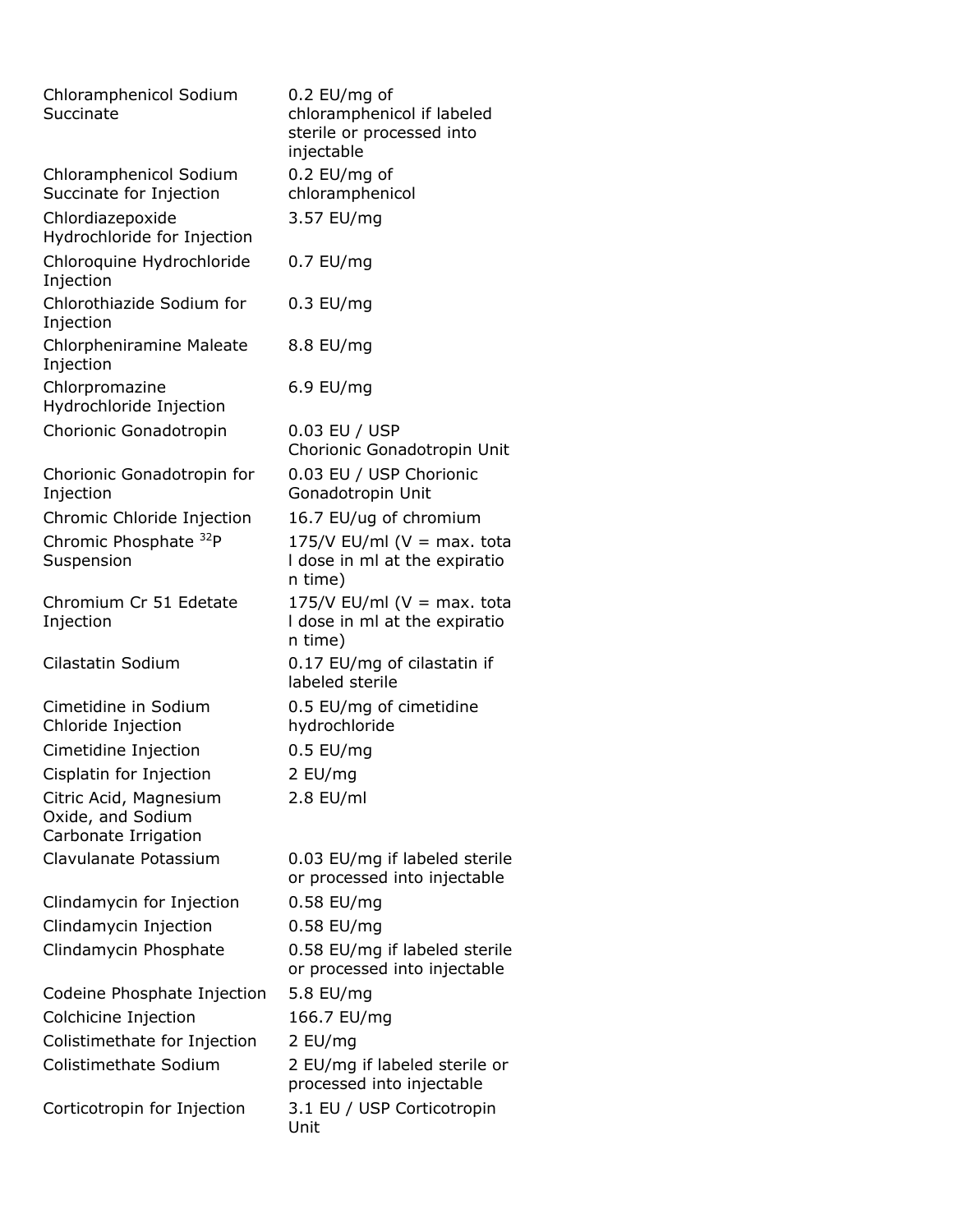| Corticotropin Injection                               | 3.1 EU / USP Corticotropin<br>Unit                            |
|-------------------------------------------------------|---------------------------------------------------------------|
| Corticotropin Zinc Hydroxide<br>Injectable Suspension | 3.1 EU / USP Corticotropin<br>Unit                            |
| Cupric Chloride Injection                             | 250 EU/mg of copper                                           |
| Cupric Sulfate Injection                              | 250 EU/mg of copper                                           |
| Cyanocobalamin Injection                              | $0.4$ EU/ug                                                   |
| Cyclophosphamide for                                  | $0.2$ EU/mg                                                   |
| Injection                                             |                                                               |
| Cyclosporine Injection                                | 0.84 EU/mg (use 1:10                                          |
|                                                       | dilution; mix .1ml with .1ml<br>LAL reagent on vortex mixer   |
|                                                       | for $5$ sec.)                                                 |
| Cysteine Hydrochloride                                | 0.7 EU/mg                                                     |
| Injection                                             |                                                               |
| Cytarabine                                            | 0.07 EU/mg if labeled sterile                                 |
|                                                       | or processed into injectable                                  |
| Cytarabine for Injection                              | 0.07 EU/mg                                                    |
| D                                                     |                                                               |
| Dacarbazine for Injection                             | 0.52 EU/mg                                                    |
| Dactinomycin                                          | 100 EU/mg                                                     |
| Dactinomycin for Injection                            | 100 EU/mg                                                     |
| Daunorubicin Hydrochloride<br>for Injection           | 4.3 EU/mg of daunorubicin                                     |
| Deferoxamine Mesylate                                 | 0.33 EU/mg if labeled sterile<br>or processed into injectable |
| Deferoxamine Mesylate for<br>Injection                | 0.33 EU/mg                                                    |
| Desoxycorticosterone Acetate 71.4 EU/mg<br>Injection  |                                                               |
| Desoxycorticosterone<br>Pivalate Injectable           | 2.78 EU/mg                                                    |
| Suspension                                            |                                                               |
| Dexamethasone Acetate<br>Injectable Suspension        | 21.7 EU/mg                                                    |
| Dexamethasone Injection                               | 21 EU/mg                                                      |
| Dexamethasone Sodium<br>Phosphate Injection           | 31.3 EU/mg                                                    |
| Dextran 1                                             | $25$ EU/g                                                     |
| Dextran 40                                            | 1 EU/ml                                                       |
| Dextran 40 in Dextrose<br>Injection                   | 1 EU/ml                                                       |
| Dextran 40 in Sodium<br>Chloride Injection            | 1 EU/ml                                                       |
| Dextran 70                                            | $0.5$ EU/ml                                                   |
| Dextran 70 in Dextrose<br>Injection                   | $0.5$ EU/ml                                                   |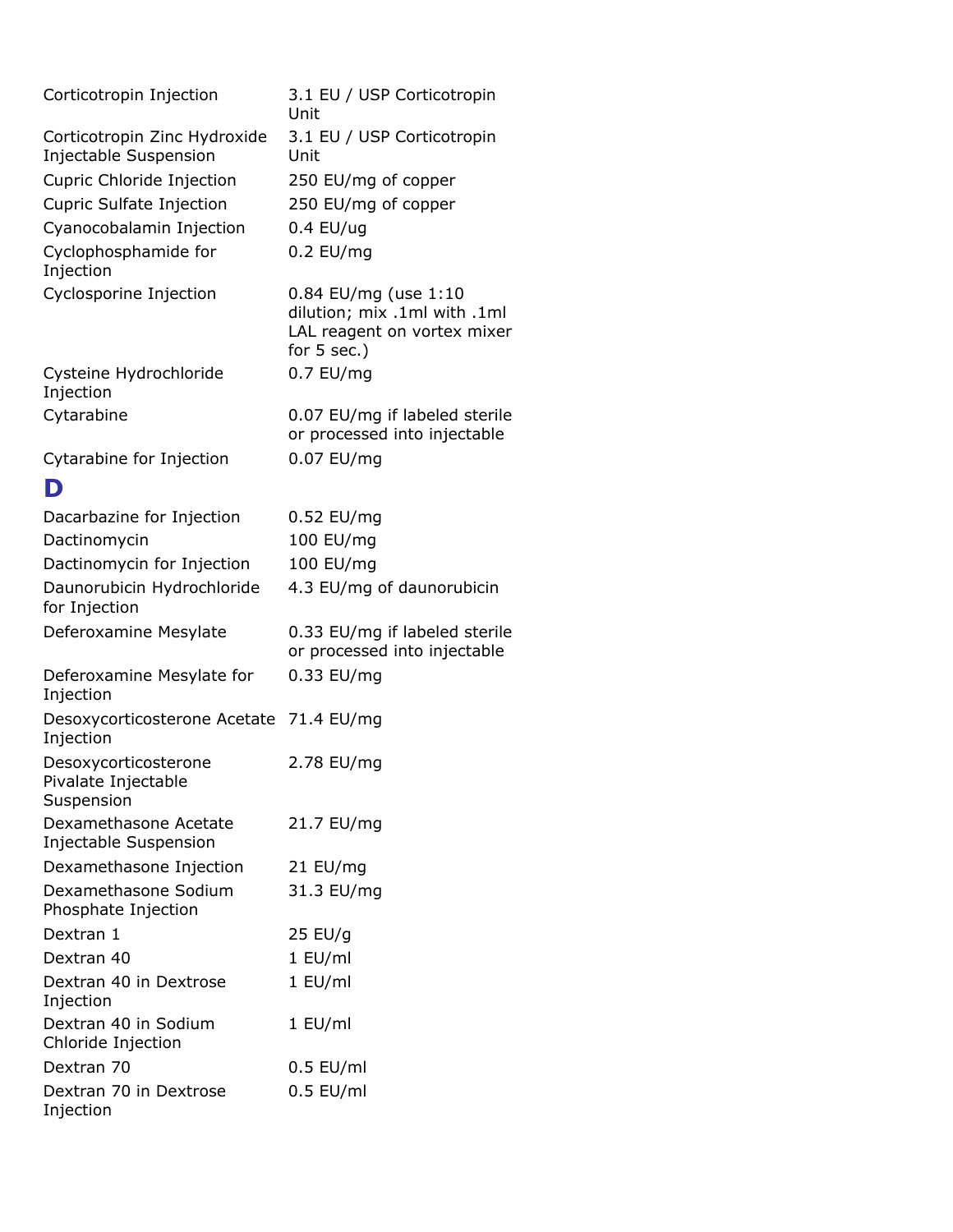| Dextran 70 in Sodium<br>Chloride Injection                | $0.5$ EU/ml                                                                                                                                                                                                                                                                                                                                                                                               |                                                                             |                                                                      |
|-----------------------------------------------------------|-----------------------------------------------------------------------------------------------------------------------------------------------------------------------------------------------------------------------------------------------------------------------------------------------------------------------------------------------------------------------------------------------------------|-----------------------------------------------------------------------------|----------------------------------------------------------------------|
| Dextrose and Sodium<br>Chloride Injection                 | $10$ EU/g                                                                                                                                                                                                                                                                                                                                                                                                 |                                                                             |                                                                      |
| Dextrose Injection                                        | 0.5 EU/ml for<br>Injections containing less th<br>an 5% of dextrose                                                                                                                                                                                                                                                                                                                                       | 10 EU/ml for<br>Injections containing<br>between 5% and 70<br>% of dextrose |                                                                      |
| Diatrizoate Meglumine and<br>Diatrizoate Sodium Injection | 1.8 EU/ml for<br>Injections containing less th<br>an 60% of dia. meg.                                                                                                                                                                                                                                                                                                                                     | 3.6 EU<br>for Injections contain<br>ing 60% or more of<br>dia. meglumine    |                                                                      |
| Diatrizoate Meglumine<br>Injection                        | 1.1 EU/ml for<br>Injections containing less th<br>an 50% dia. meg.                                                                                                                                                                                                                                                                                                                                        | 5 EU/ml<br>for Injections contain<br>ing 50% or more dia.<br>meg.           |                                                                      |
| Diatrizoate Sodium Injection                              | 5.6 EU/ml for Injections<br>containing 20% of<br>diatrizoate sodium                                                                                                                                                                                                                                                                                                                                       | 1.3 EU/ml for<br>Injections containing<br>25% of diatrizoate<br>sodium      | 5 EU/ml for<br>Injections containing<br>50% of diatrizoate<br>sodium |
| Diazepam Injection                                        | 11.6 EU/mg                                                                                                                                                                                                                                                                                                                                                                                                |                                                                             |                                                                      |
| Diazoxide Injection                                       | $0.5$ EU/mg                                                                                                                                                                                                                                                                                                                                                                                               |                                                                             |                                                                      |
| Dibucaine Hydrochloride<br>Injection                      | 35.7 EU/mg                                                                                                                                                                                                                                                                                                                                                                                                |                                                                             |                                                                      |
| Dicyclomine Hydrochloride In<br>jection                   | 17.2 EU/mg                                                                                                                                                                                                                                                                                                                                                                                                |                                                                             |                                                                      |
| Diethylstilbestrol<br>Diphosphate Injection               | $0.7$ EU/mg                                                                                                                                                                                                                                                                                                                                                                                               |                                                                             |                                                                      |
| Diethylstilbestrol Injection                              | $0.7$ EU/mg                                                                                                                                                                                                                                                                                                                                                                                               |                                                                             |                                                                      |
| Digitoxin Injection                                       | 111 EU/mg                                                                                                                                                                                                                                                                                                                                                                                                 |                                                                             |                                                                      |
| Digoxin Injection                                         | 200 EU/mg                                                                                                                                                                                                                                                                                                                                                                                                 |                                                                             |                                                                      |
| Dihydroergotamine Mesylate<br>Injection                   | 175 EU/mg                                                                                                                                                                                                                                                                                                                                                                                                 |                                                                             |                                                                      |
| Dihydrostreptomycin<br>Injection                          | $0.5$ EU/mg                                                                                                                                                                                                                                                                                                                                                                                               |                                                                             |                                                                      |
| Dihydrostreptomycin Sulfate                               | no limit listed but USP<br>Endotoxin RS referenced                                                                                                                                                                                                                                                                                                                                                        |                                                                             |                                                                      |
| Dimethicone                                               | 10 EU/ml where intended<br>for use in coating containers<br>that come in contact with<br>articles for parenteral use.<br>(Mix 1ml of Dimethicone<br>with 4ml of<br>polydimethylsiloxane having<br>a viscosity of 0.65<br>centistokes, by mixing on a<br>vortex mixer for 1min. in an<br>extraction tube. Add 10ml<br>water, and mix on a vortex<br>mixer for not less than 60<br>minutes. Allow layers to |                                                                             |                                                                      |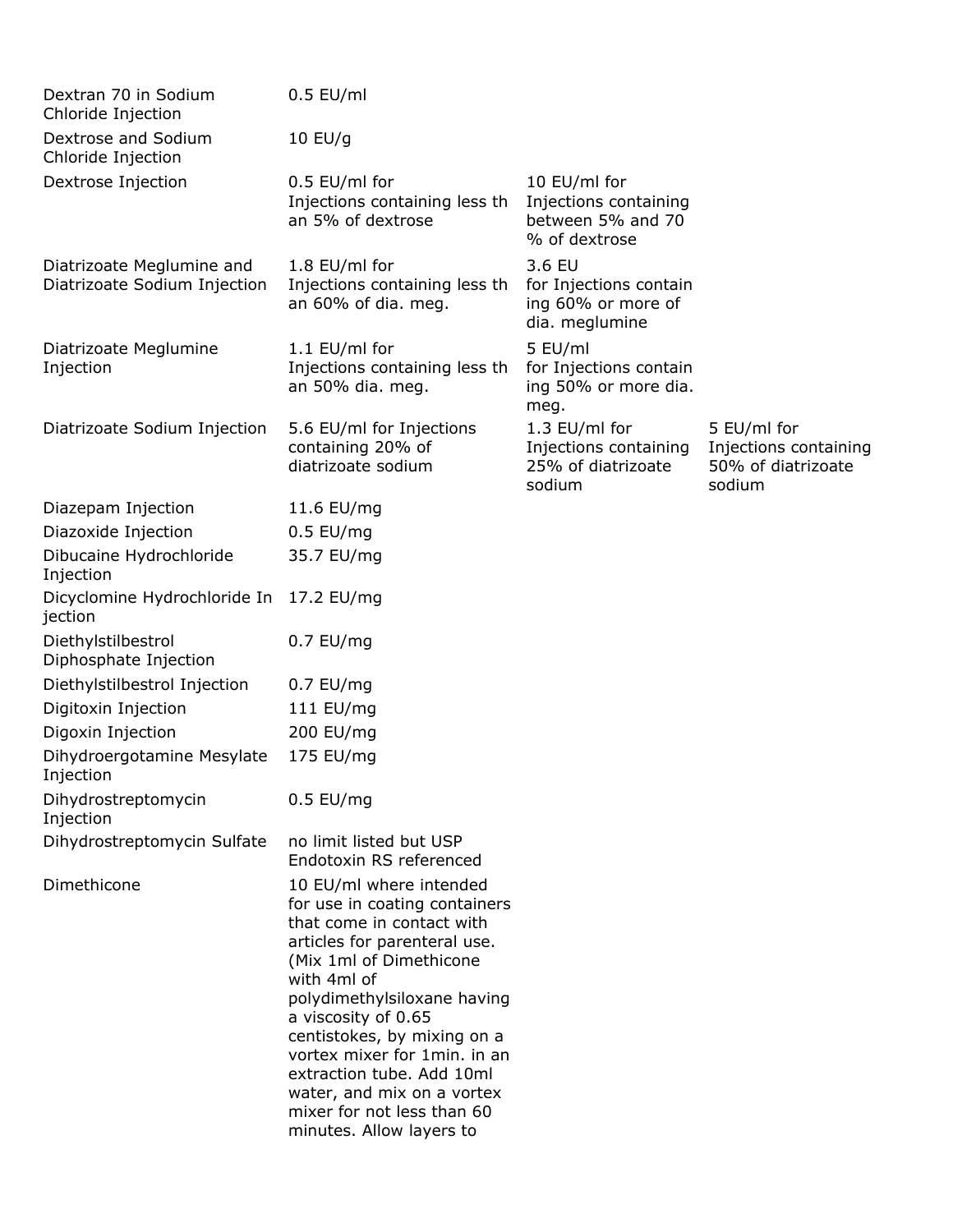|                                                  | separate, and use lower<br>aqueous layer as test<br>specimen.      |
|--------------------------------------------------|--------------------------------------------------------------------|
| Dimethyl Sulfoxide Irrigation                    | $0.5$ EU/ml                                                        |
| Diphenhydramine Hydrochlor<br>ide Injection      | 3.4 EU/mg                                                          |
| Dipyridamole Injection                           | 8.8 EU/mg                                                          |
| Dobutamine for Injection                         | 5.56 EU/mg                                                         |
| Dobutamine in Dextrose<br>Injection              | 5.56 EU/mg of dobutamine                                           |
| Dobutamine Injection                             | 2.08 EU/mg                                                         |
| Dolasetron Mesylate<br>Injection                 | 2.7 EU/mg                                                          |
| Dopamine Hydrochloride and<br>Dextrose Injection | 16.67 EU/mg of dopamine<br>hydrochloride                           |
| Dopamine Hydrochloride<br>Injection              | 16.67 EU/mg                                                        |
| Doxapram Hydrochloride<br>Injection              | 3.3 EU/mg                                                          |
| Doxorubicin<br>Hydrochloride Injection           | 2.2 EU/mg (from prepared<br>1.1mg/ml doxorubicin<br>hydrochloride) |
| Doxorubicin Hydrochloride<br>for Injection       | 2.2 EU/mg (from prepared<br>1.1mg/ml doxorubicin<br>hydrochloride) |
| Doxycycline for Injection                        | 1.14 EU/mg                                                         |
| Doxycycline Hyclate                              | See Doxycycline for<br>Injection                                   |
| Droperidol Injection                             | 35.7 EU/mg                                                         |
| Dyphylline Injection                             | $0.7$ EU/mg                                                        |
| Е                                                |                                                                    |
| Edetate Calcium Disodium<br>Injection            | $0.01$ EU/mg                                                       |
| Edetate Disodium Injection                       | $0.2$ EU/mg                                                        |
| Edrophonium Chloride Injecti<br>on               | 8.33 EU/mg                                                         |
| Emetine Hydrochloride<br>Injection               | 5.4 EU/mg                                                          |
| Ephedrine Sulfate Injection                      | 1.7 EU/mg                                                          |
| Epinephrine Injection                            | 357 EU/mg                                                          |
| Ergonovine Maleate Injection                     | 700 EU/mg                                                          |
| Ergotamine Tartrate Injection                    | 357 EU/mg                                                          |
| Erythromycin Lactobionate<br>for Injection       | 1 EU/mg of erythromycin                                            |
| Estradiol Injectable<br>Suspension               | 250 EU/mg                                                          |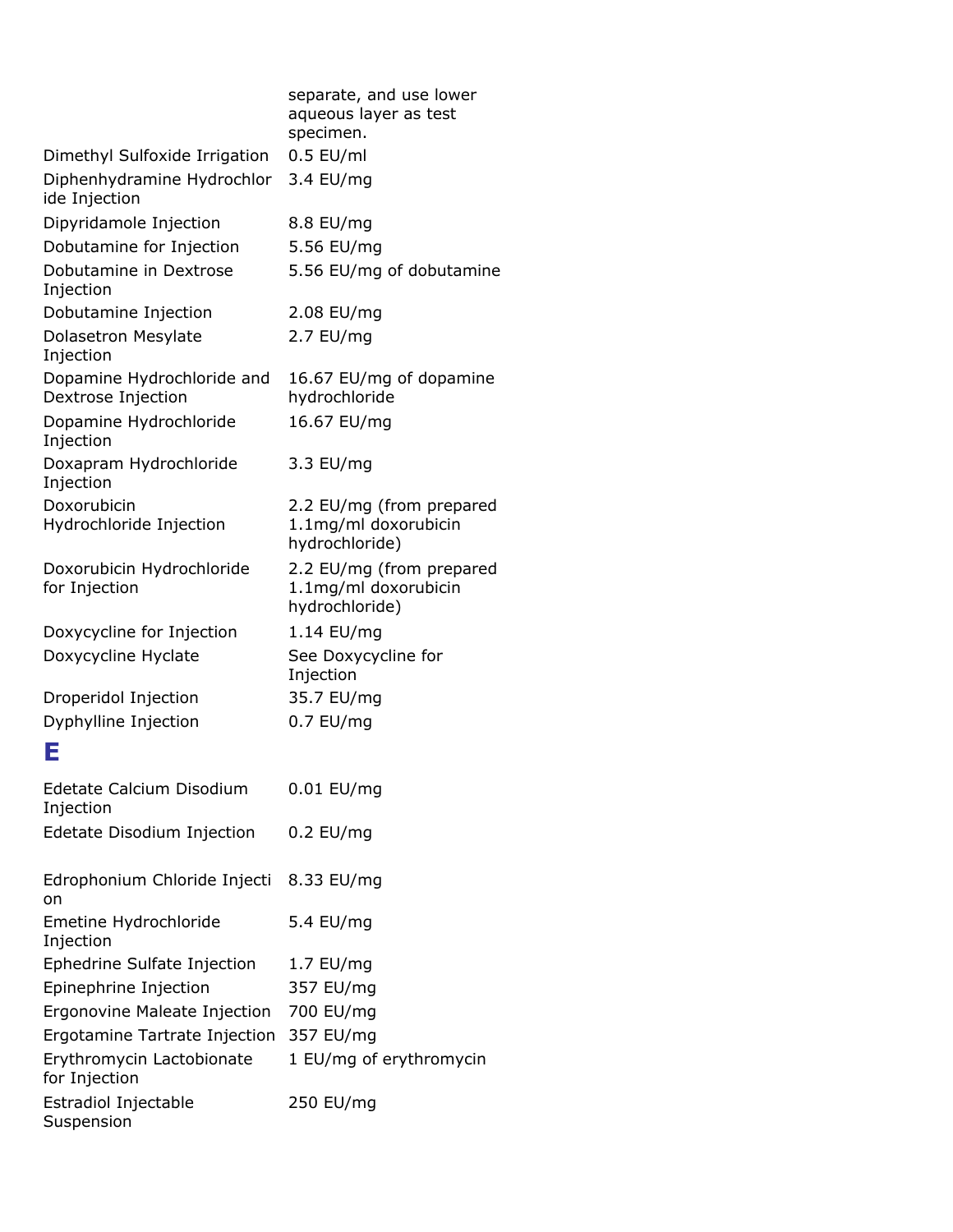| Estrone Injectable<br>Suspension           | 88 EU/mg                                                                  |
|--------------------------------------------|---------------------------------------------------------------------------|
| Ethacrynate Sodium for<br>Injection        | 5 EU/mg                                                                   |
| Etoposide Injection                        | 2 EU/mg (for a conc. of 0.31<br>mg etoposide activity per<br>ml)          |
| Extended Insulin Human Zinc<br>Suspension  | 80 EU / 100 USP Insulin<br>Units                                          |
| Extended Insulin Zinc<br>Suspension        | 80 EU / 100 USP Insulin<br>Units                                          |
| F                                          |                                                                           |
| Fenoldopam Mesylate<br>Injection           | 84 EU/mg                                                                  |
| Fentanyl Citrate Injection                 | 50 EU/mg                                                                  |
| Ferumoxides Injection                      | 12.5 EU/ml                                                                |
| Fludarabine Phosphate for<br>Injection     | 7.7 EU/mg                                                                 |
| Fludeoxyglucose <sup>18</sup> F Injection  | 175/V EU/ml ( $V = max$ .<br>total dose in ml at the expir<br>ation time) |
| Flumazenil <sup>11</sup> C Injection       | $175/V$ EU/ml (V = max.<br>total dose in ml at the expir<br>ation time)   |
| Flunixin Meglumine Injection               | 4.54 EU/mg of flunixin                                                    |
| Fluorodopa F 18 Injection                  | 175/V EU/ml ( $V = max$ .<br>total dose in ml at the expir<br>ation time) |
| Fluorouracil Injection                     | 0.33 EU/mg                                                                |
| Fluphenazine Hydrochloride<br>Injection    | 166.7 EU/mg                                                               |
| Folic Acid Injection                       | 357.1 EU/mg                                                               |
| Fructose and Sodium<br>Chloride Injection  | $0.5$ EU/ml                                                               |
| Fructose Injection                         | $0.5$ EU/ml                                                               |
| Furosemide Injection                       | 3.6 EU/mg                                                                 |
| G                                          |                                                                           |
| Gadodiamide                                | $3.5$ EU/g                                                                |
| Gadodiamide Injection                      | 0.029 EU/mg                                                               |
| Gadopentetate Dimeglumine<br>Injection     | 25 EU/ml                                                                  |
| Gadoteridol Injection                      | 8.3 EU/ml                                                                 |
| Gallamine Triethiodide<br>Injection        | 5 EU/mg                                                                   |
| Gallium Citrate <sup>67</sup> Ga Injection | 175/V EU/ml ( $V = max$ .<br>total dose in ml at the<br>expiration time)  |
| Ganciclovir for Injection                  | 0.84 EU/mg                                                                |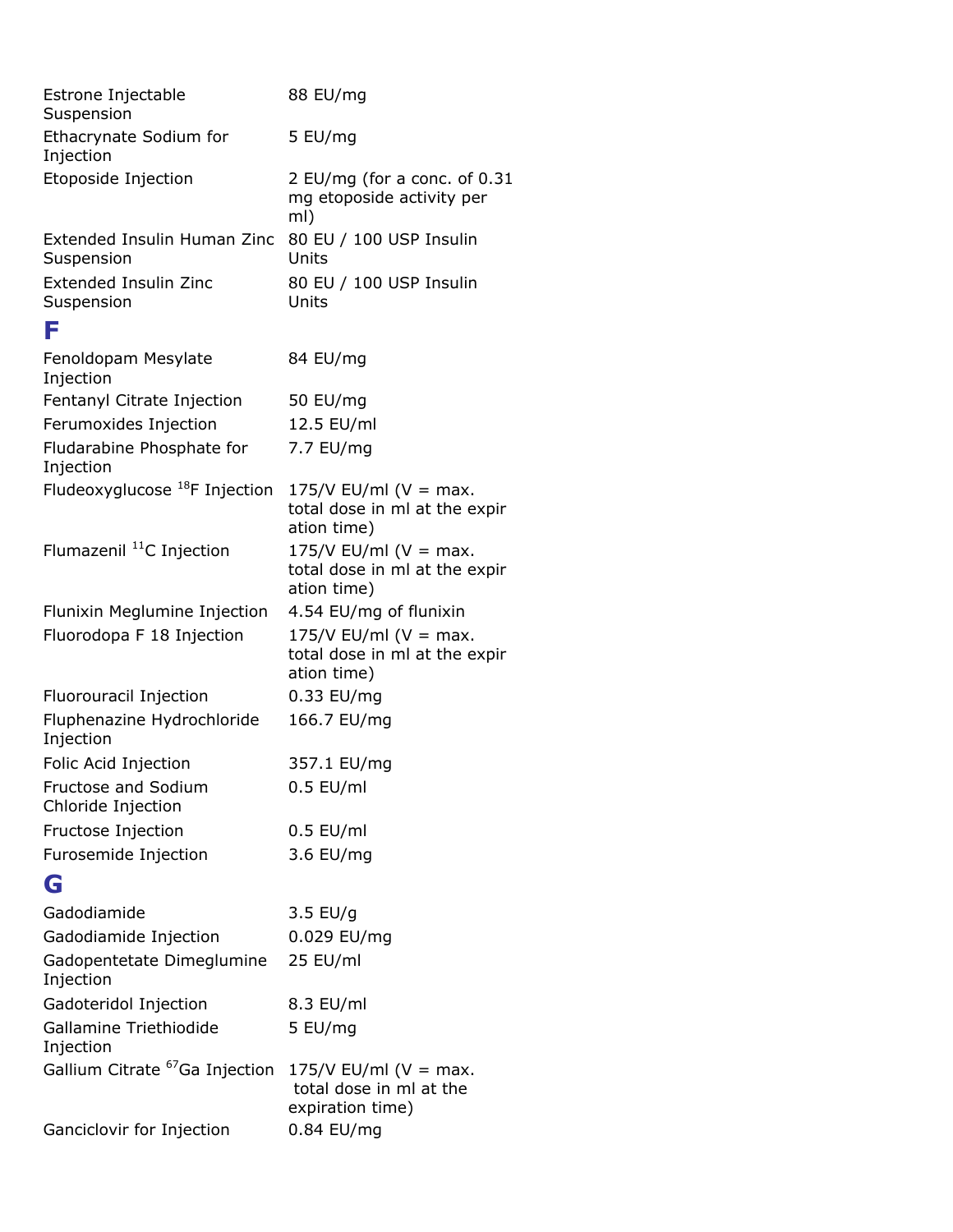| <b>Gentamicin Sulfate</b>                                    | If processed into injectable,<br>see gentamicin injection |
|--------------------------------------------------------------|-----------------------------------------------------------|
| Gentamicin Injection                                         | 0.71 EU/mg                                                |
| Glucagon for Injection                                       | 125 EU/mg                                                 |
| Glycine Irrigation                                           | $0.5$ EU/ml                                               |
| Glycopyrrolate Injection                                     | 555.5 EU/mg                                               |
| Gonadorelin for Injection                                    | 3.6 EU/ug                                                 |
|                                                              |                                                           |
| Guaifenesin for Injection                                    | 0.05 EU/mg                                                |
| н                                                            |                                                           |
| Half-Strength Lactated<br>Ringer's and Dextrose<br>Injection | $0.5$ EU/ml                                               |
| Haloperidol Injection                                        | 71.4 EU/mg                                                |
| Heparin Calcium                                              | 0.03 EU / USP Heparin Unit                                |
| Heparin Calcium Injection                                    | 0.03 EU / USP Heparin Unit                                |
| Heparin Lock Flush Solution                                  | $0.5$ EU/ml                                               |
| Heparin Sodium                                               | 0.03 EU / USP Heparin Unit                                |
| Heparin Sodium Injection                                     | 0.03 EU / USP Heparin Unit                                |
| Histamine Phosphate<br>Injection                             | 125 EU/mg                                                 |
| Hyaluronidase for Injection                                  | 2.30 EU / USP                                             |
|                                                              | Hyaluronidase Unit                                        |
| Hyaluronidase Injection                                      | 2.30 EU / USP                                             |
|                                                              | Hyaluronidase Unit                                        |
| Hydralazine Hydrochloride<br>Injection                       | 1.45 EU/mg                                                |
| Hydrocortisone Injectable<br>Suspension                      | 1.25 EU/mg                                                |
| Hydrocortisone Sodium                                        | 1.25 EU/mg of                                             |
| Phosphate Injection                                          | hydrocortisone                                            |
| Hydrocortisone Sodium                                        | 1.25 $EU/mg$ of                                           |
| Succinate for Injection                                      | hydrocortisone                                            |
| Hydromorphone<br>Hydrochloride Injection                     | 88 EU/mg                                                  |
| Hydroxocobalamin Injection                                   | $0.4$ EU/ug                                               |
| Hydroxyzine Hydrochloride<br>Injection                       | 3.6 EU/mg                                                 |
| Hyoscyamine Sulfate<br>Injection                             | 714.3 EU/mg                                               |
| I                                                            |                                                           |
| Idarubicin Hydrochloride for                                 | 8.9 EU/mg of                                              |
| Injection                                                    | idarubicin hydrochloride<br>solution at 0.07 mg/ml        |
| Ifosfamide                                                   | 0.125 EU/mg<br>if labeled sterile or                      |

processed into injectable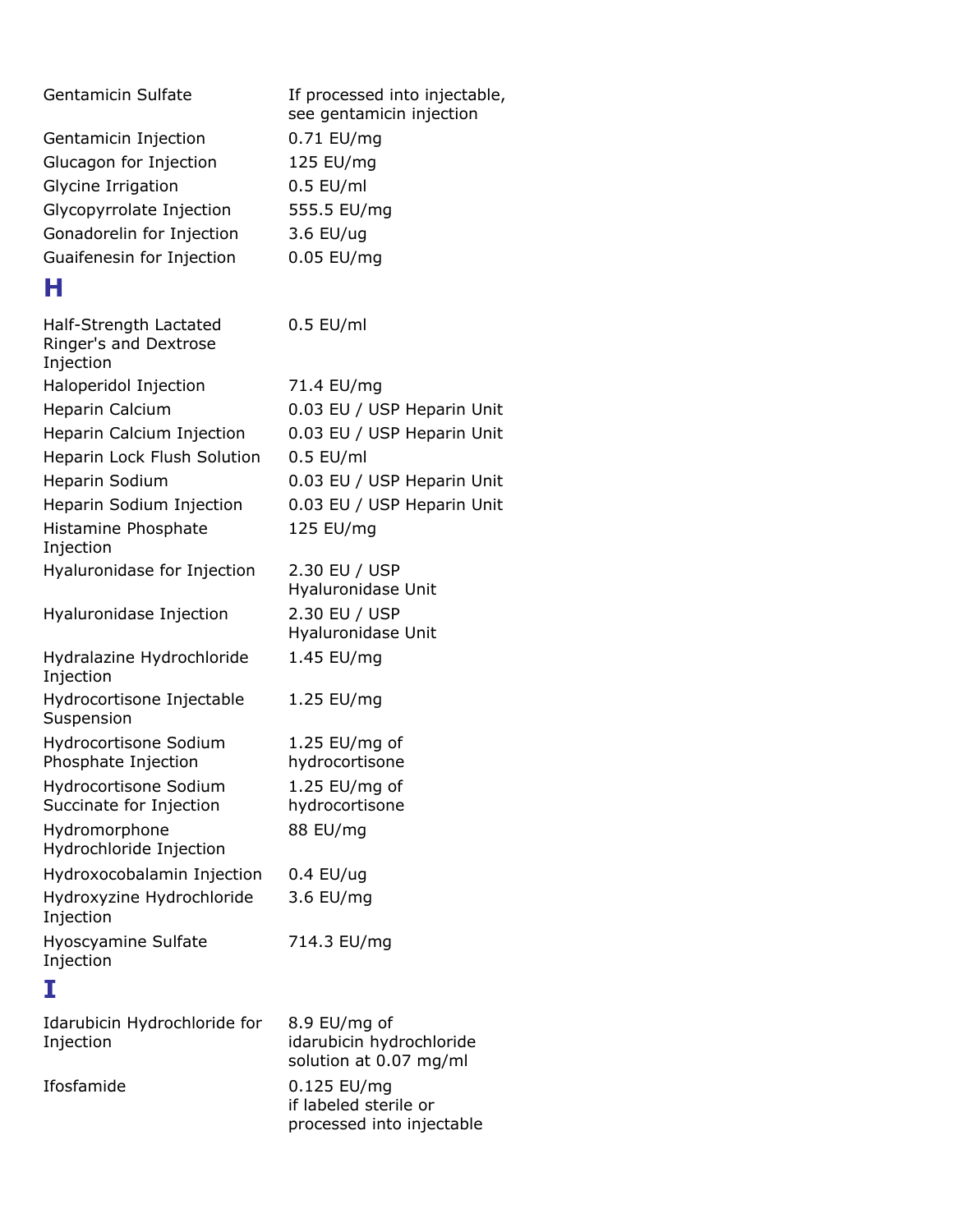| Ifosfamide for Injection                             | 0.125 EU/mg                                                    |
|------------------------------------------------------|----------------------------------------------------------------|
| Imipenem                                             | 0.17 EU/mg if labeled sterile                                  |
| Imipenem and Cilastatin for<br>Injectable Suspension | 0.23 EU/mg of imipenem<br>and 0.23 EU/mg of cilastatin         |
| Imipenem and Cilastatin for<br>Injection             | 0.17 EU/mg of imipenem<br>and 0.17 EU/mg of cilastatin         |
| Imipramine Hydrochloride<br>Injection                | 5 EU/mg                                                        |
| Inamrinone Injection                                 | $0.5$ EU/mg                                                    |
| Indigotindisulfonate Sodium<br>Injection             | 5 EU/mg                                                        |
| Indium <sup>111</sup> In Capromab                    | $175/V$ EU/ml (V = max.                                        |
| Pendetide Injection                                  | total dose in ml at the                                        |
|                                                      | expiration time)                                               |
| Indium <sup>111</sup> In Chloride                    | 175/V EU/ml ( $V = max$ .                                      |
| Solution                                             | total dose in ml at the<br>expiration time)                    |
| Indium <sup>111</sup> In Pentetate                   | $14/V$ EU/ml (V = max.                                         |
| Injection                                            | total dose in ml at the                                        |
|                                                      | expiration time)                                               |
| Indium <sup>111</sup> In Satumomab                   | 175/V EU/ml ( $V = max$ .                                      |
| Pendetide Injection                                  | total dose in ml at the<br>expiration time)                    |
| Indium <sup>111</sup> In Pentetreotide               | 175/V EU/ml ( $V = max$ .                                      |
| Injection                                            | total dose in ml at the                                        |
|                                                      | expiration time)                                               |
| Indocyanine Green                                    | 7.1 EU/mg if labeled sterile<br>or processed into injectable   |
| Indocyanine Green for<br>Injection                   | 7.1 EU/mg                                                      |
| Indomethacin for Injection                           | 20 EU/mg of indomethacin<br>at 1.0 mg/ml                       |
| Insulin                                              | 10 EU/mg                                                       |
| Insulin Human                                        | 10 EU/mg                                                       |
| Insulin Human Injection                              | 80 EU / 100 USP Insulin<br>Units                               |
| Insulin Human Zinc                                   | 80 EU / 100 USP Insulin                                        |
| Suspension                                           | Units                                                          |
| Insulin Injection                                    | 80 EU / 100 USP Insulin<br>Units                               |
| Insulin Lispro                                       | 10 EU/mg, using Kinetic<br>Chromogenic method                  |
| Insulin Lispro Injection                             | 80 EU / 100 USP Insulin<br>Units, using Kinetic<br>Chromogenic |
| Insulin Zinc Suspension                              | 80 EU / 100 USP Insulin<br>Units                               |
| Inulin in Sodium Chloride<br>Injection               | 0.1 EU/mg of inulin                                            |
| <b>Invert Sugar Injection</b>                        | $0.5$ EU/ml                                                    |
|                                                      |                                                                |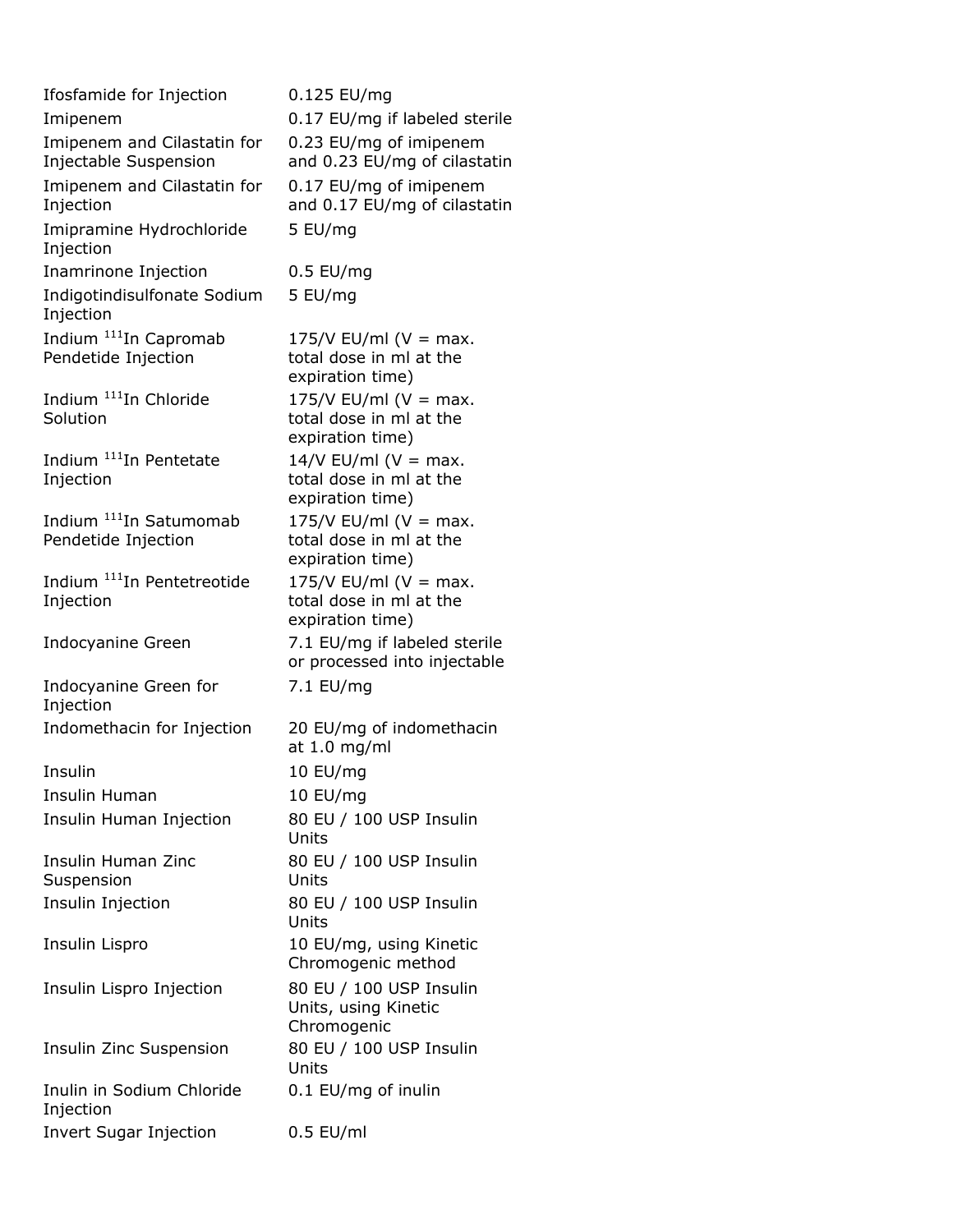| Iobenguane <sup>123</sup> I Injection                               | 175/V EU/ml ( $V = max$ .<br>total dose in ml at the<br>expiration time)   |
|---------------------------------------------------------------------|----------------------------------------------------------------------------|
| Iobenguane $^{131}$ I Injection                                     | $175/V$ EU/ml (V = max.<br>total dose in ml at the<br>expiration time)     |
| Iodinated <sup>125</sup> I Albumin<br>Injection                     | 175/V EU/ml ( $V = max$ .<br>total dose in ml at the<br>expiration time)   |
| Iodinated <sup>131</sup> I Albumin<br>Aggregated Injection          | See<br>Technetium <sup>99</sup> Tcm Albumin<br>Aggregated Injection        |
| Iodinated <sup>131</sup> I Albumin<br>Injection                     | 175/V EU/ml ( $V = max$ .<br>total dose in ml at the<br>expiration time)   |
| Iodipamide Meglumine<br>Injection                                   | 3.6 EU/ml                                                                  |
| Iodixanol Injection                                                 | 0.2 EU / 50 mg of iodine                                                   |
| 123 <sub>T</sub><br>Iodohippurate Sodium<br>Injection               | 175/V EU/ml ( $V = max$ . tota<br>I dose in ml at the expiratio<br>n time) |
| Iodohippurate Sodium <sup>131</sup> I<br>Injection                  | 175/V EU/ml ( $V = max$ . tota<br>I dose in ml at the expiratio<br>n time) |
| Iohexol Injection                                                   | $0.2$ EU / 50 mg of iodine                                                 |
| Iopamidol Injection                                                 | 0.6 EU/mg of iodine                                                        |
| Iophendylate Injection                                              | $0.9$ EU/mg                                                                |
| Iopromide Injection                                                 | 1.25 EU/ml                                                                 |
| Iothalamate Meglumine and<br><b>Iothalamate Sodium</b><br>Injection | 3.35 EU/ml                                                                 |
| Iothalamate Meglumine<br>Injection                                  | $0.9$ EU/ml                                                                |
| <b>Iothalamate Sodium</b><br>Injection                              | 3.35 EU/ml                                                                 |
| Iothalamate Sodium <sup>125</sup> I<br>Injection                    | 175/V EU/ml ( $V = max$ .<br>total dose in ml at the<br>expiration time)   |
| <b>Ioversol Injection</b>                                           | 1.4 EU/ml                                                                  |
| Ioxaglate Meglumine and<br>Ioxaglate Sodium Injection               | no limit listed but USP<br>Endotoxin RS referenced                         |
| Ioxilan                                                             | 0.2 EU $/$ 50 mg of iodine                                                 |
| Ioxilan Injection                                                   | 0.2 EU / 50 mg of iodine                                                   |
| Iron Dextran Injection                                              | 0.5 EU / mg of iron                                                        |
| Iron Sorbitex Injection                                             | 10.0 EU/ ml                                                                |
| Iron Sucrose Injection                                              | 3.7 EU/mg of iron                                                          |
| Isoflupredone Acetate                                               | 125 U/ mg of isoflupredone<br>acetate.                                     |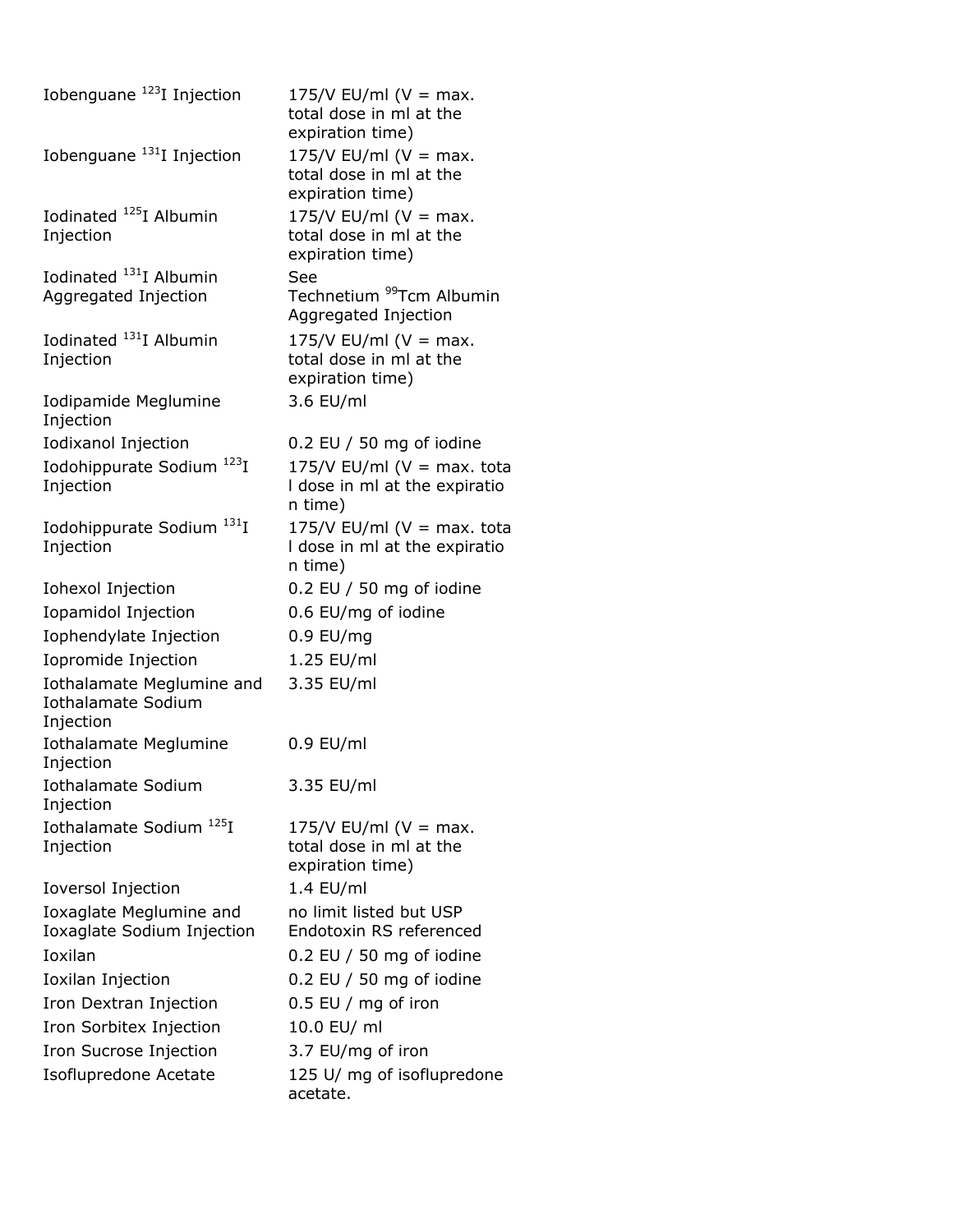| Isoflupredone Acetate                  | 125 U/ mg of isoflupredone       |
|----------------------------------------|----------------------------------|
| Injectable Suspension                  | acetate.                         |
| Isoniazid Injection                    | 0.3 EU/ mg of Isoniazid          |
| Isophane Insulin Human                 | 80 EU / 100 USP Insulin          |
| Suspension                             | Units                            |
| Isophane Insulin Suspension            | 80 EU / 100 USP Insulin<br>Units |
| Isoproterenol Hydrochloride            | 1250.0 EU/ mg of                 |
| Injection                              | isoproterenol hydrochloride      |
| Isoxsuprine Hydrochloride<br>Injection | 37.7 EU/mg                       |

#### **K**

| Kanamycin Injection                 | 0.67 EU/mg  |
|-------------------------------------|-------------|
| Kanamycin Sulfate                   | 0.67 EU/mg  |
| Ketamine Hydrochloride<br>Injection | $0.4$ EU/mq |
| Ketorolac Tromethamine<br>Injection | 5.8 EU/mg   |
|                                     |             |

### **L**

| Labetalol Hydrochloride<br>Injection                 | 1.2 EU/mg                               |
|------------------------------------------------------|-----------------------------------------|
| Lactated Ringer's and<br>Dextrose Injection          | $0.5$ EU/ml                             |
| Lactated Ringer's Injection                          | $0.5$ EU/ml                             |
| Leucovorin Calcium Injection                         | 1.95 EU/mg                              |
| Levocarnitine Injection                              | $0.1$ EU/mg                             |
| Levorphanol Tartrate<br>Injection                    | 125.0 EU/mg                             |
| Lidocaine Hydrochloride                              | $1.1$ EU/mg                             |
| Lidocaine Hydrochloride and<br>Dextrose Injection    | 1.1 EU/mg of Lidocaine<br>Hydrochloride |
| Lidocaine Hydrochloride and<br>Epinephrine Injection | 0.7 EU/mg of Lidocaine<br>Hydrochloride |
| Lidocaine Hydrochloride<br>Injection                 | $1.1$ EU/mg                             |
| Lincomycin Hydrochloride                             | 0.5 EU/mg of Lincomycin                 |
| Lincomycin Injection                                 | 0.5 EU/mg of Lincomycin                 |
| Lorazepam Injection                                  | 100.0 EU/ mg                            |
|                                                      |                                         |

#### **M**

| Magnesium Sulfate in<br>Dextrose Injection           | 0.039 EU/mg of Magnesium<br>Sulfate |
|------------------------------------------------------|-------------------------------------|
| Magnesium Sulfate Injection                          | 0.09 EU/mg                          |
| Mangafodipir Trisodium                               | $0.13$ EU/mg                        |
| Manganese Chloride Injection 0.45 EU/ug of Manganese |                                     |
| Manganese Sulfate Injection                          | 0.45 EU/ug of Manganese             |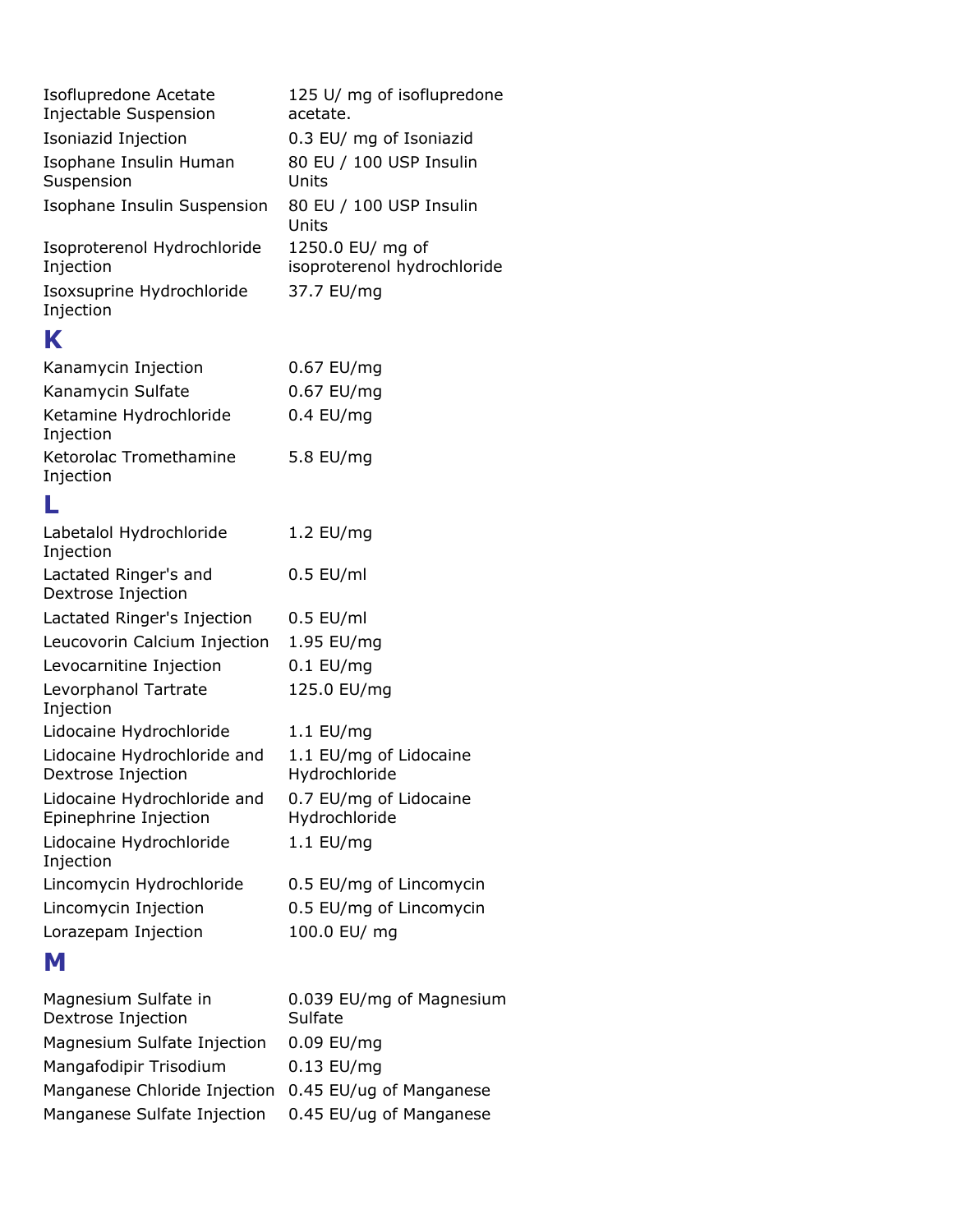| Mannitol in Sodium Chloride<br>Injection                 | 0.04 EU/mg of Manitol                                                    |                                                                       |
|----------------------------------------------------------|--------------------------------------------------------------------------|-----------------------------------------------------------------------|
| Mannitol Injection                                       | 0.04 EU/ mg for injections<br>containing %10 or less<br>Manitol          | 2.5 EU/ g for<br>injections containing<br>greater than %10<br>Manitol |
| Mechlorethamine<br>Hydrochloride for Injection           | 12.5 EU/mg                                                               |                                                                       |
| <b>Menadiol Sodium</b><br>Diphosphate Injection          | 25.0 EU/mg                                                               |                                                                       |
| Menadione Injection                                      | 58.3 EU/mg                                                               |                                                                       |
| Menotropins                                              | 2.5 EU/ USP Follicle<br>Stimulating Hormone Unit                         |                                                                       |
| Menotropins for Injection                                | 2.5 EU/ USP Follicle<br>Stimulating Hormone Unit                         |                                                                       |
| Meperidine Hydrochloride<br>Injection                    | 2.4 EU/mg                                                                |                                                                       |
| Mepivacaine Hydrochloride<br>and Levonordefrin Injection | 0.8 EU/mg of Mepivacaine<br>Hydrochloride                                |                                                                       |
| Mepivacaine Hydrochloride<br>Injection                   | $0.8$ EU/mg                                                              |                                                                       |
| Meropenem                                                | 0.125 EU/mg                                                              |                                                                       |
| Meropenem for Injection                                  | 0.125 EU/mg                                                              |                                                                       |
| Mesoridazine Besylate<br>Injection                       | 7.0 EU/mg                                                                |                                                                       |
| Mespiperone <sup>11</sup> C Injection                    | 175/V EU/ml ( $V = max$ .<br>total dose in ml at the<br>expiration time) |                                                                       |
| <b>Metaraminol Bitartrate</b><br>Injection               | 3.5 EU/mg Metaraminol                                                    |                                                                       |
| Methadone Hydrochloride<br>Injection                     | 8.8 EU/mg                                                                |                                                                       |
| Methionine <sup>11</sup> C Injection                     | 175/V EU/ml ( $V = max$ .<br>total dose in ml at the<br>expiration time) |                                                                       |
| Methocarbamol Injection                                  | $0.2$ EU/mg                                                              |                                                                       |
| Methohexital Sodium for<br>Injection                     | $0.5$ EU/mg                                                              |                                                                       |
| Methotrexate for Injection                               | 0.4 EU/mg of Methotrexate<br>Sodium                                      |                                                                       |
| Methotrexate Injection                                   | 0.4 EU/mg of Methotrexate<br>Sodium                                      |                                                                       |
| Methotrimeprazine Injection                              | 17.9 EU/mg                                                               |                                                                       |
| Methyldopate Hydrochloride<br>Injection                  | $0.5$ EU/mg                                                              |                                                                       |
| Methylene Blue Injection                                 | $2.5$ EU/ml                                                              |                                                                       |
| Methylergonovine Maleate<br>Injection                    | $1.7$ EU/ug                                                              |                                                                       |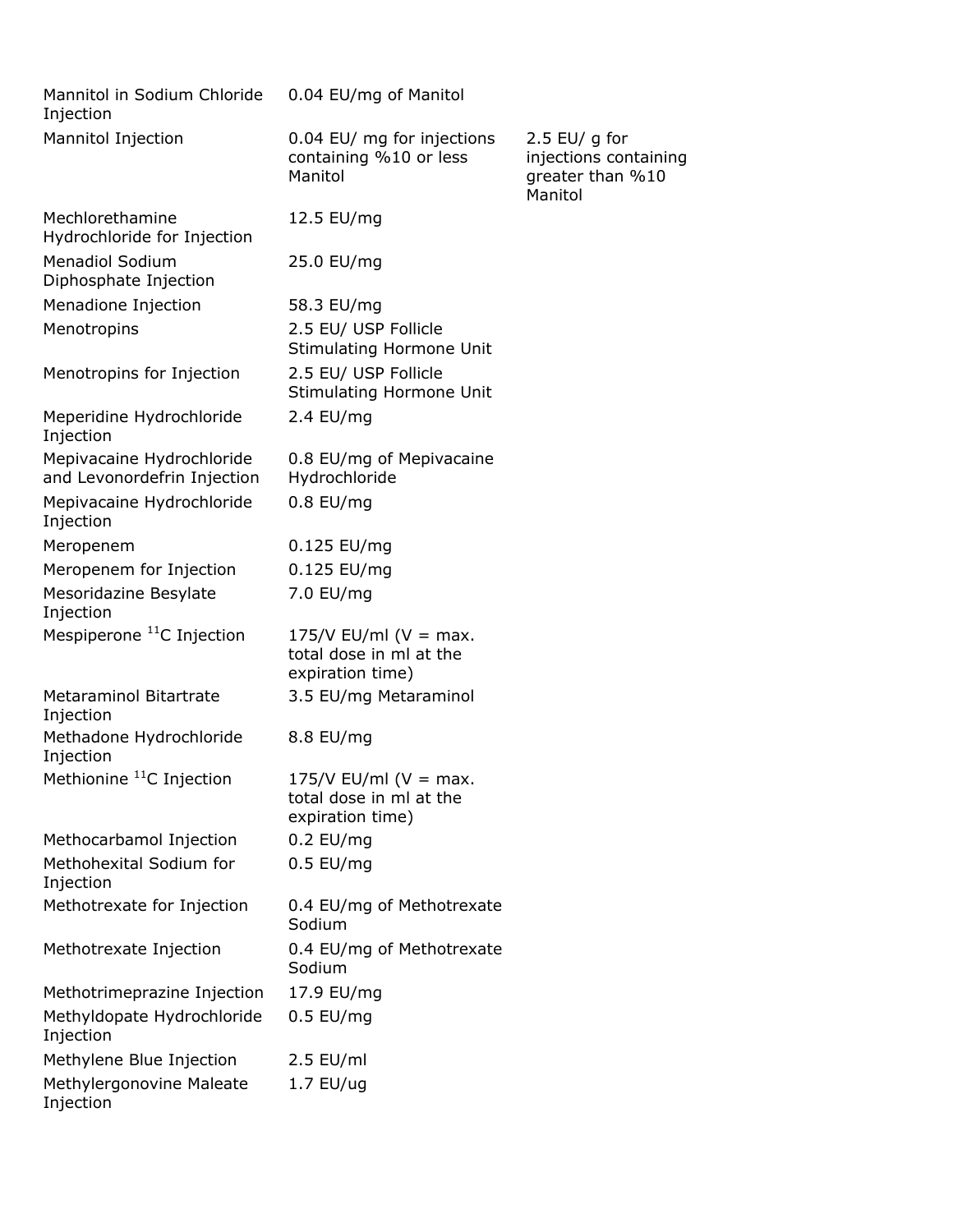| Methylprednisolone Sodium<br>Succinate for Injection    | $0.17$ EU/mg of<br>Methylprednisolone                         |                                 |
|---------------------------------------------------------|---------------------------------------------------------------|---------------------------------|
| Metoclopramide Injection                                | $2.5$ EU/mg                                                   |                                 |
| Metoprolol Tartrate Injection                           | 25.0 EU/mg                                                    |                                 |
| Metronidazole Injection                                 | 0.35 EU/mg                                                    |                                 |
| Mezlocillin for Injection                               | 0.06 EU/mg of Mezlocillin                                     |                                 |
| Mezlocillin Sodium                                      | 0.06 EU/mg of Mezlocillin                                     |                                 |
| Miconazole Injection                                    | $0.1$ EU/mg                                                   |                                 |
| Minocycline for Injection                               | 1.25 EU/mg                                                    |                                 |
| Minocycline Hydrochloride                               | 1.25 EU/mg of Minocycline                                     |                                 |
| Mitomycin for Injection                                 | 10 EU/mg                                                      |                                 |
| Mitoxantrone Injection                                  | 5 EU/mg                                                       |                                 |
| Modified Lactated Ringer's<br>and Dextrose Injection    | $0.5$ EU/ml                                                   |                                 |
| Morphine Sulfate Injection                              | 17 EU/mg for parenterals                                      | 14.29 EU/mg for<br>intrathecals |
| Morrhuate Sodium Injection                              | 1.4 EU/mg                                                     |                                 |
| Multiple Electrolytes and<br>Dextrose Injection Type 2  | $0.5$ EU/ml                                                   |                                 |
| Multiple Electrolytes and<br>Dextrose Injection Type 3  | $0.5$ EU/ml                                                   |                                 |
| Multiple Electrolytes and<br>Dextrose Injection Type 4  | $0.5$ EU/ml                                                   |                                 |
| Multiple Electrolytes and Dex<br>trose Injection Type 1 | $0.5$ EU/ml                                                   |                                 |
| Multiple Electrolytes Injection 0.5 EU/ml<br>Type 1     |                                                               |                                 |
| Multiple Electrolytes Injection 0.5 EU/ml<br>Type 2     |                                                               |                                 |
| N                                                       |                                                               |                                 |
| Nafcillin for Injection                                 | 0.13 EU/mg                                                    |                                 |
| Nafcillin Injection                                     | 0.13 EU/mg                                                    |                                 |
| Nafcillin Sodium                                        | 0.13 EU/mg if labeled sterile<br>or processed into injectable |                                 |
| Nalorphine Hydrochloride<br>Injection                   | 11.6 EU/mg                                                    |                                 |
| Naloxone Hydrochloride<br>Injection                     | 500 EU/mg                                                     |                                 |
| Neomycin for Injection                                  | 1.3 EU/mg                                                     |                                 |
| Neomycin Sulfate                                        | 1.3 EU/mg if labeled sterile<br>or processed into injectable  |                                 |
| Netilmicin Sulfate Injection                            | 1.25 EU/mg of netilmicin                                      |                                 |
| Niacin Injection                                        | 3.5 EU/mg                                                     |                                 |
| Niacinamide Injection                                   | 3.5 EU/mg                                                     |                                 |
| Nitroglycerin Injection                                 | $0.1$ EU/ug                                                   |                                 |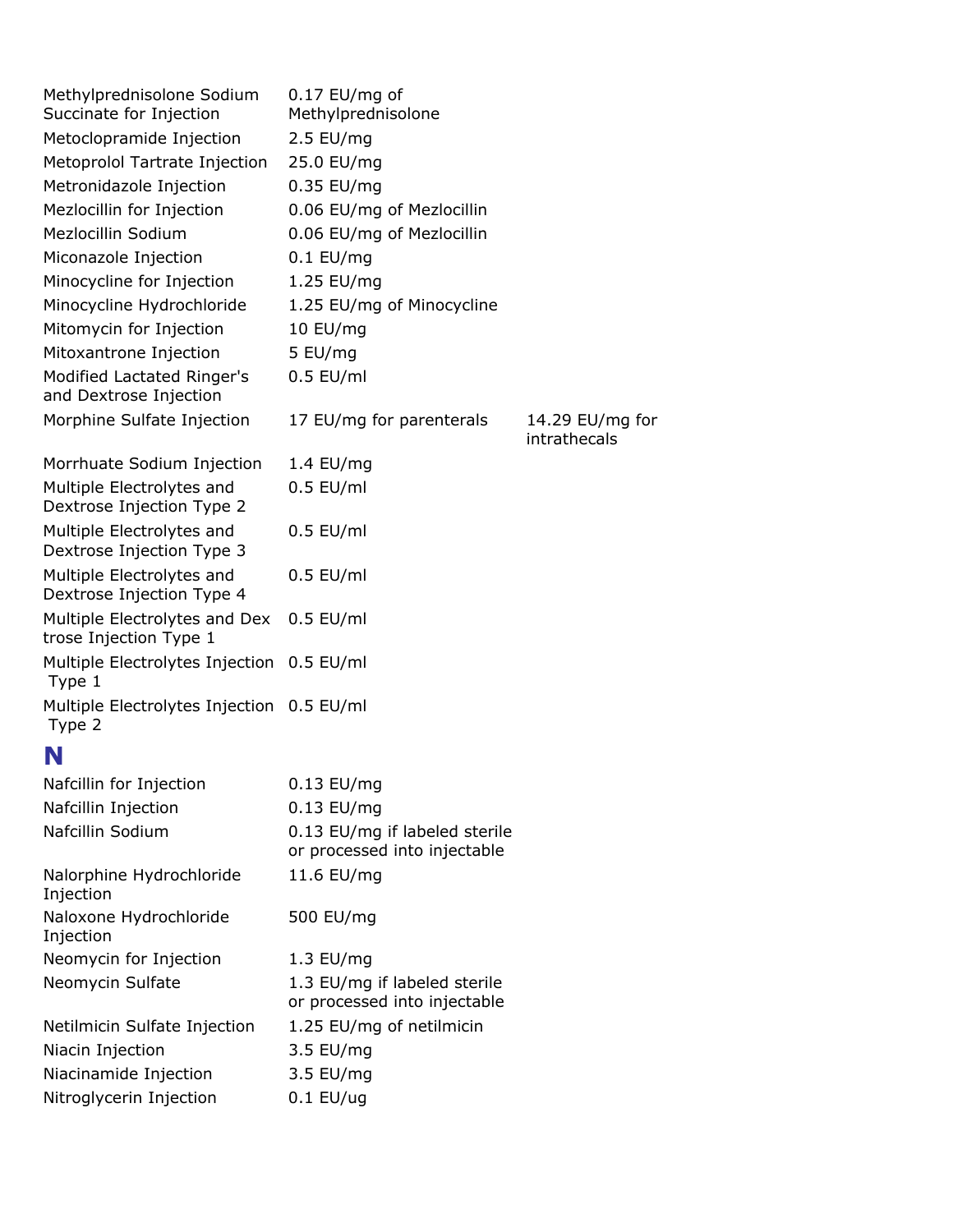Norepinephrine Bitartrate Injection

#### **O**

| U                                      |                                                              |
|----------------------------------------|--------------------------------------------------------------|
| Ondansetron Injection                  | 9.9 EU/mg                                                    |
| Orphenadrine Citrate<br>Injection      | 5.8 EU/mg                                                    |
| Oxacillin for Injection                | $0.2$ EU/mg                                                  |
| Oxacillin Sodium                       | 0.2 EU/mg if labeled sterile<br>or processed into injectable |
| Oxymorphone Hydrochloride<br>Injection | 238.1 EU/mg                                                  |
| Oxytetracycline                        | 0.4 EU/mg if labeled sterile<br>or processed into injectable |
| Oxytetracycline for Injection          | $0.4$ EU/mg                                                  |
| Oxytetracycline<br>Hydrochloride       | 0.4 EU/mg if labeled sterile<br>or processed into injectable |
| Oxytetracycline Injection              | $0.4$ EU/mg                                                  |
| Oxytocin Injection                     | 35.7 EU / USP Oxytocin Unit                                  |
| P                                      |                                                              |
| Paclitaxel                             | 0.4 EU/mg                                                    |
| Paclitavel Injection                   | $0.67$ FU/ma                                                 |

83.4 EU/mg of norepinephrine

| гаснсалы                                                                                            | 0.4 LU/IIIY                                                                            |
|-----------------------------------------------------------------------------------------------------|----------------------------------------------------------------------------------------|
| Paclitaxel Injection                                                                                | 0.67 EU/mg                                                                             |
| Papaverine Hydrochloride<br>Injection                                                               | $2.9$ EU/mg                                                                            |
| Penicillin G Benzathine                                                                             | 0.01 EU / 100 Penicillin G<br>Units if labeled sterile or<br>processed into injectable |
| Penicillin G Benzathine &<br>Penicillin G Procaine<br>Injectable Suspension                         | see Penicillin G Procaine<br>Injectable                                                |
| Penicillin G Benzathine<br>Injectable Suspension                                                    | 0.01 EU / 100 Penicillin G<br>Units                                                    |
| Penicillin G Potassium for<br>Injection                                                             | 0.01 EU / 100 Penicillin G<br>Units                                                    |
| Penicillin G Potassium<br>Injection                                                                 | 0.01 EU / 100 Penicillin G<br>Units                                                    |
| Penicillin G Procaine and<br>Dihydrostreptomycin Sulfate<br>Injectable Suspension                   | 0.01 EU / 100 Penicillin G<br>Units                                                    |
| Penicillin G Procaine for<br>Injectable Suspension                                                  | 0.01 EU / 100 Penicillin G<br>Units                                                    |
| Penicillin G Procaine<br>Injectable Suspension                                                      | 0.01 EU / 100 Penicillin G<br>Units                                                    |
| Penicillin G Procaine,<br>Dihydrostreptomycin Sulfate,<br>and Prednisolone Injectable<br>Suspension | 0.01 EU / 100 Penicillin G<br>Units                                                    |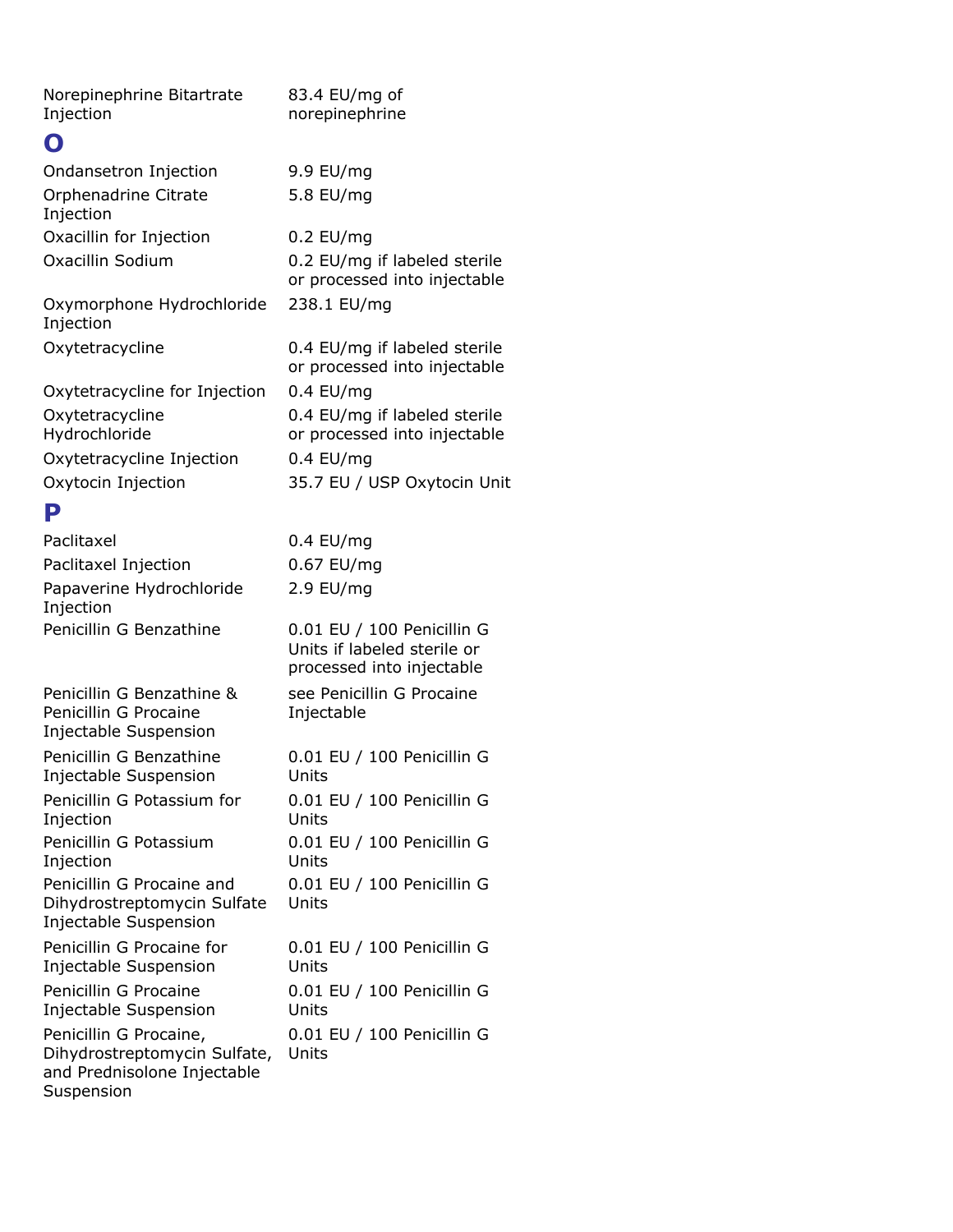| Penicillin G Procaine,<br>Dihydrostreptomycin Sulfate,<br>Chlorpheniramine Maleate,<br>and Dexamethasone<br>Injectable Suspension | 0.01 EU / 100 Penicillin G<br>Units                                                    |
|-----------------------------------------------------------------------------------------------------------------------------------|----------------------------------------------------------------------------------------|
| Penicillin G Sodium                                                                                                               | 0.01 EU / 100 Penicillin G<br>Units                                                    |
| Penicillin G Sodium for<br>Injection                                                                                              | 0.01 EU / 100 Penicillin G<br>Units                                                    |
| Penicillin G Procaine                                                                                                             | 0.01 EU / 100 Penicillin G<br>Units if labeled sterile or<br>processed into injectable |
| Pentazocine Injection                                                                                                             | 5.8 EU/mg                                                                              |
| Pentazocine Lactate Injection                                                                                                     | 5.8 EU/mg                                                                              |
| Pentobarbital Sodium<br>Injection                                                                                                 | $0.8$ EU/mq                                                                            |
| Perflutren Protein-Type A<br>Microspheres for Injection                                                                           | $0.5$ EU/ml                                                                            |
| Perflutren Protein-Type A<br>Microspheres Injectable<br>Suspension                                                                | $0.5$ EU/ml                                                                            |
| Perphenazine Injection                                                                                                            | 35.7 EU/mg                                                                             |
| <b>Phenobarbital Sodium</b>                                                                                                       | 0.8 EU/mg if labeled sterile<br>or processed into injectable                           |
| Phenobarbital Sodium for<br>Injection                                                                                             | $0.8$ EU/mg                                                                            |
| Phenobarbital Sodium<br>Injection                                                                                                 | $0.3$ EU/mg                                                                            |
| Phentolamine Mesylate for<br>Injection                                                                                            | 5.8 EU/mg                                                                              |
| Phenylbutazone Injection                                                                                                          | $1.1$ EU/mg                                                                            |
| Phenylephrine Hydrochloride<br>Injection                                                                                          | 25 EU/mg                                                                               |
| Phenytoin Sodium Injection                                                                                                        | $0.3$ EU/mg                                                                            |
| Physostigmine Salicylate<br>Injection                                                                                             | 83.4 EU/mg                                                                             |
| Phytonadione Injectable<br>Emulsion                                                                                               | 14 EU/mg                                                                               |
| Phytonadione Injection                                                                                                            | 14 EU/mg                                                                               |
| Piperacillin                                                                                                                      | 0.07 EU/mg if labeled sterile<br>or processed into injectable                          |
| Piperacillin for Injection                                                                                                        | 0.07 EU/mg                                                                             |
| Piperacillin Sodium                                                                                                               | 0.07 EU/mg if labeled sterile<br>or processed into injectable                          |
| Plicamycin for Injection                                                                                                          | 100 EU/mg                                                                              |
| Potassium Acetate Injection                                                                                                       | 8.80 EU/mEq                                                                            |
| Potassium Chloride for<br><b>Injection Concentrate</b>                                                                            | 8.80 EU/mEq                                                                            |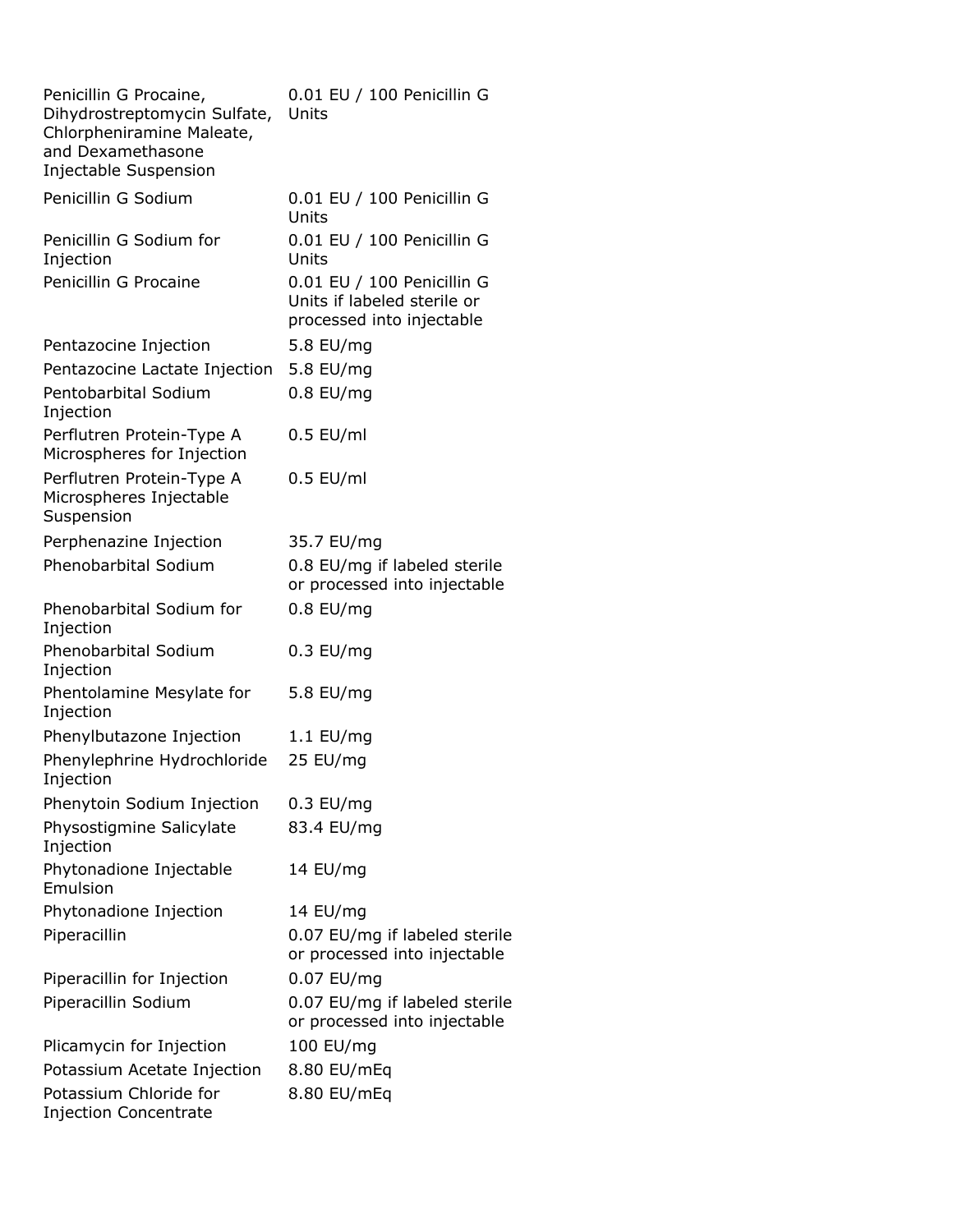| Potassium Chloride in<br>Dextrose and Sodium<br>Chloride Injection       | $0.5$ EU/ml                                                  |
|--------------------------------------------------------------------------|--------------------------------------------------------------|
| Potassium Chloride in<br>Dextrose Injection                              | $0.5$ EU/ml                                                  |
| Potassium Chloride in<br>Lactated Ringer's and<br>Dextrose Injection     | $0.5$ EU/ml                                                  |
| Potassium Chloride in<br>Sodium Chloride Injection                       | $0.5$ EU/ml                                                  |
| Potassium Phosphates<br>Injection                                        | 1.10 EU/mg                                                   |
| Pralidoxime Chloride                                                     | 0.1 EU/mg if labeled sterile<br>or processed into injectable |
| Pralidoxime Chloride for<br>Injection                                    | $0.1$ EU/mg                                                  |
| Prednisolone Sodium<br>Phosphate Injection                               | 5 EU/mg                                                      |
| Prednisolone Sodium<br>Succinate for Injection                           | 5.8 EU/mg of prednisolone                                    |
| Prednisolone Tebutate<br>Injectable Suspension                           | 8.8 EU/mg                                                    |
| Prednisone Injectable<br>Suspension                                      | 2.27 EU/mg                                                   |
| Prilocaine and Epinephrine<br>Injection                                  | 0.9 EU/mg of prilocaine<br>hydrochloride                     |
| Prilocaine Hydrochloride<br>Injection                                    | $0.9$ EU/mg                                                  |
| Procainamide Hydrochloride<br>Injection                                  | 0.35 EU/mg                                                   |
| Procaine and Tetracaine<br>Hydrochlorides and<br>Levonordefrin Injection | 0.6 EU/mg of procaine<br>hydrochloride                       |
| Procaine Hydrochloride                                                   | 0.6 EU/mg if labeled sterile<br>or processed into injectable |
| Procaine Hydrochloride and<br>Epinephrine Injection                      | 0.6 EU/mg of procaine<br>hydrochloride                       |
| Procaine Hydrochloride<br>Injection                                      | $0.6$ EU/mg                                                  |
| Prochlorperazine Edisylate<br>Injection                                  | 17.9 EU/mg of<br>prochlorperazine                            |
| Promazine Hydrochloride<br>Injection                                     | 1.8 EU/mg                                                    |
| Promethazine Hydrochloride<br>Injection                                  | 5.0 EU/mg                                                    |
| Prompt Insulin Zinc<br>Suspension                                        | 80 EU / 100 USP Insulin<br>Units                             |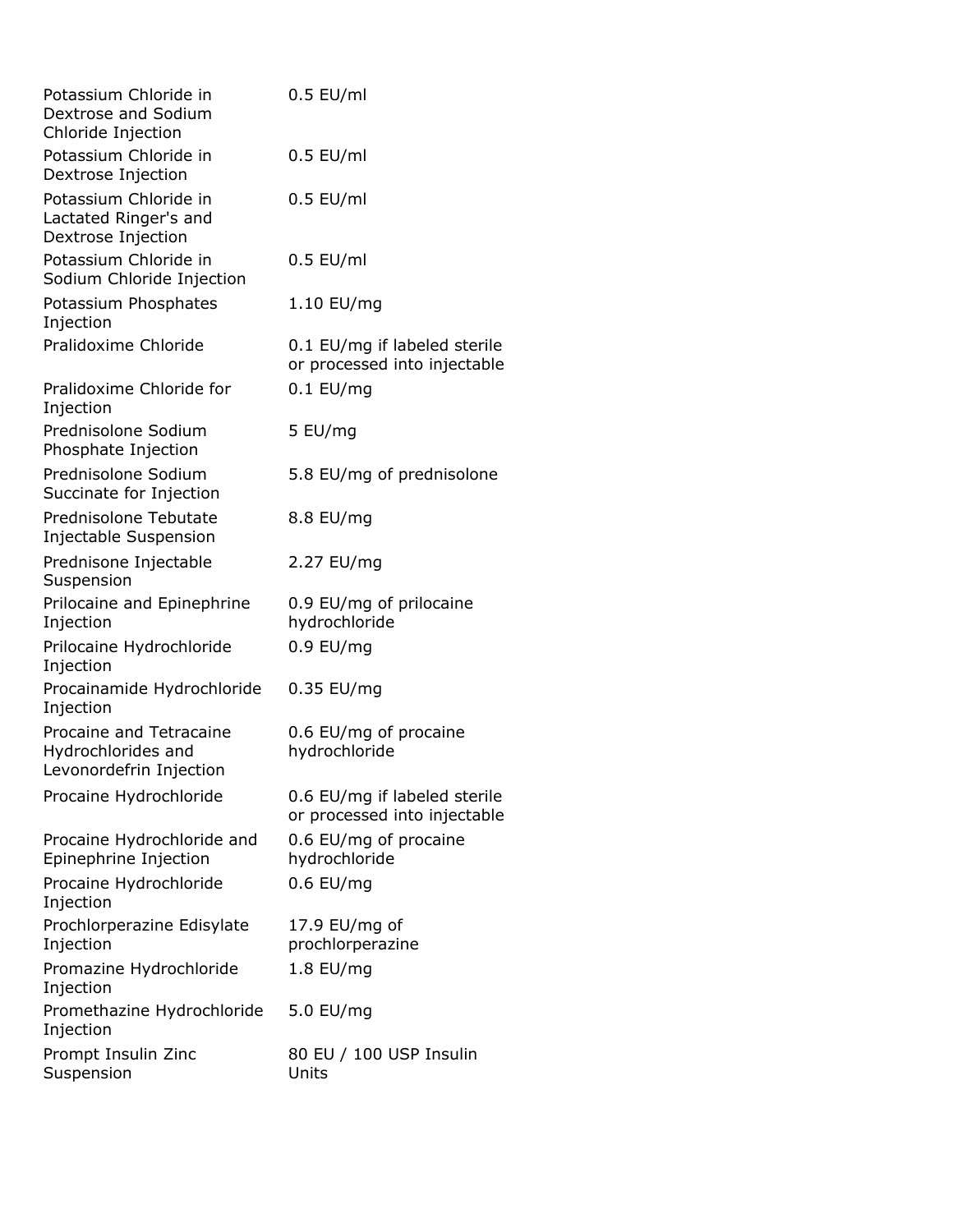| Propoxycaine and Procaine<br>Hydrochlorides and<br>Levonordefrin Injection                | 0.8 EU/mg of propoxycaine<br>hydrochloride |
|-------------------------------------------------------------------------------------------|--------------------------------------------|
| Propoxycaine and Procaine<br>Hydrochlorides and<br>Norepinephrine Bitartrate<br>Injection | 0.8 EU/mg of propoxycaine<br>hydrochloride |
| Propranolol Hydrochloride<br>Injection                                                    | 55.6 EU/mg                                 |
| Protamine Sulfate for<br>Injection                                                        | 7 EU/mg                                    |
| Protamine Sulfate Injection                                                               | 7 EU/mg                                    |
| Protein Hydrolysate Injection                                                             | $0.5$ EU/mg                                |
| Pyridostigmine Bromide<br>Injection                                                       | 17 EU/mg                                   |
| Pyridoxine Hydrochloride<br>Injection                                                     | $0.4$ EU/mg                                |
|                                                                                           |                                            |

## **Q**

Quinidine Gluconate Injection 0.6 EU/mg

### **R**

| Raclopride <sup>11</sup> C Injection             | 175/V EU/ml ( $V = max$ . tota<br>I dose in ml at the expiratio<br>n time) |
|--------------------------------------------------|----------------------------------------------------------------------------|
| Ranitidine in Sodium Chloride<br>Injection       | 7 EU/mg of ranitidine                                                      |
| Ranitidine Injection                             | 7 EU/mg                                                                    |
| Repository Corticotropin<br>Injection            | 3.1 EU / USP Corticotropin<br>Unit                                         |
| Reserpine Injection                              | 71.5 EU/mg                                                                 |
| Riboflavin Injection                             | 7.1 EU/mg                                                                  |
| Rifampin for Injection                           | 0.5 EU/mg (from 10mg/ml<br>solution diluted down to<br>$0.12$ mg/ml)       |
| Ringer's and Dextrose<br>Injection               | $0.5$ EU/ml                                                                |
| Ringer's Injection                               | $0.5$ EU/ml                                                                |
| Ringer's Irrigation                              | $0.5$ EU/ml                                                                |
| Ritodrine Hydrochloride<br>Injection             | $0.5$ EU/mg                                                                |
| Rose Bengal Sodium <sup>131</sup> I<br>Injection | 175/V EU/ml ( $V = max$ .<br>total dose in ml at the<br>expiration time)   |
| Rubidium Chloride <sup>82</sup> Rb<br>Injection  | 175/V EU/ml ( $V = max$ .<br>total dose in ml at the<br>expiration time)   |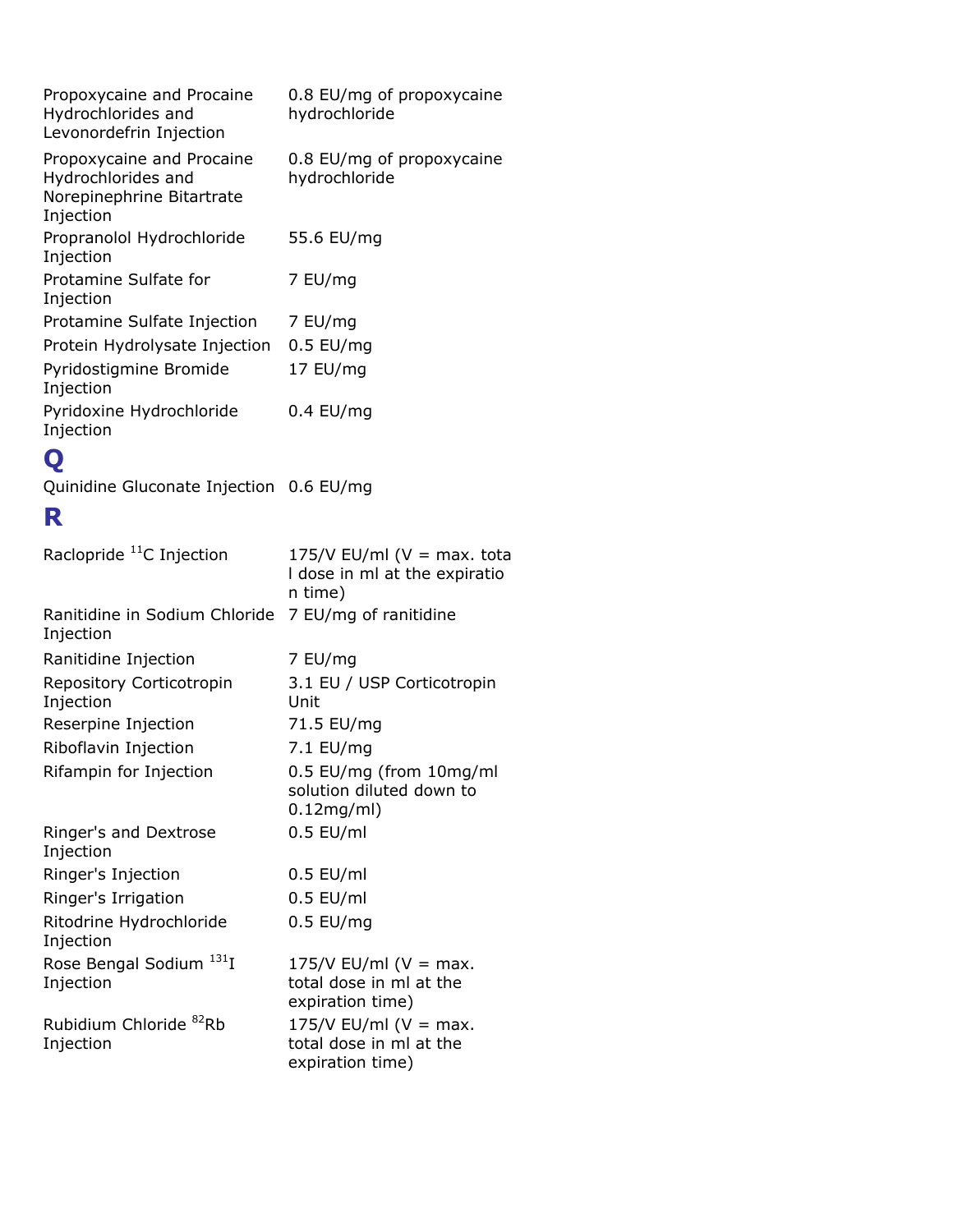## **S**

| Samarium <sup>153</sup> Sm Lexidronam<br>Injection  | 175/V EU/ml ( $V = max$ .<br>total dose in ml at the<br>expiration time)   |                                                                         |
|-----------------------------------------------------|----------------------------------------------------------------------------|-------------------------------------------------------------------------|
| Sargramostim                                        | 5 EU/mg                                                                    |                                                                         |
| Sargramostim for Injection                          | 50 EU/mg                                                                   |                                                                         |
| Scopolamine Hydrobromide<br>Injection               | 555 EU/mg                                                                  |                                                                         |
| Secobarbital Sodium                                 | 0.9 EU/mg if labeled sterile<br>or processed into injectable               |                                                                         |
| Secobarbital Sodium for<br>Injection                | $0.9$ EU/mg                                                                |                                                                         |
| Secobarbital Sodium<br>Injection                    | $0.9$ EU/mg                                                                |                                                                         |
| Selenious Acid Injection                            | 3.5 EU/ug                                                                  |                                                                         |
| Sincalide for Injection                             | 83.3 EU/ug                                                                 |                                                                         |
| Sisomicin Sulfate Injection                         | $0.5$ EU/mg                                                                |                                                                         |
| Sodium Acetate <sup>11</sup> C Injection            | 175/V EU/ml ( $V = max$ .<br>total dose in ml at the<br>expiration time)   |                                                                         |
| Sodium Acetate Injection                            | 3.9 EU/mEq                                                                 |                                                                         |
| Sodium Bicarbonate Injection                        | 5 EU/mEq                                                                   |                                                                         |
| Sodium Chloride Injection                           | 0.5 EU/ml (labeled amount<br>of sodium chloride is 0.5% -<br>$0.9\%$       | 3.6 EU/ml (labeled a<br>mount of sodium<br>chloride is 3.0% -<br>24.3%) |
| Sodium Chloride Irrigation                          | $0.5$ EU/ml                                                                |                                                                         |
| Sodium Chromate <sup>51</sup> Cr<br>Injection       | 175/V EU/ml ( $V = max$ .<br>total dose in ml at the<br>expiration time)   |                                                                         |
| Sodium Fluoride <sup>18</sup> F Injection           | 175/V EU/ml ( $V = max$ .<br>total dose in ml at the<br>expiration time)   |                                                                         |
| Sodium Iodide <sup>123</sup> I Solution             | 175/V EU/ml ( $V = max$ .<br>total dose in ml at the<br>expiration time)   |                                                                         |
| Sodium Iodide <sup>131</sup> I Solution             | 175/V EU/ml ( $V = max$ .<br>total dose in ml at the<br>expiration time)   |                                                                         |
| Sodium Lactate Injection                            | 2 EU/mEq                                                                   |                                                                         |
| Sodium Nitrite Injection                            | 0.33 EU/mg                                                                 |                                                                         |
| Sodium Nitroprusside                                | 0.05 EU/ug if labeled sterile<br>or processed into injectable              |                                                                         |
| Sodium Nitroprusside for<br>Injection               | $0.05$ EU/ug                                                               |                                                                         |
| Sodium Pertechnetate <sup>99</sup> Tcm<br>Injection | 175/V EU/ml ( $V = max$ . tota<br>I dose in ml at the expiratio<br>n time) |                                                                         |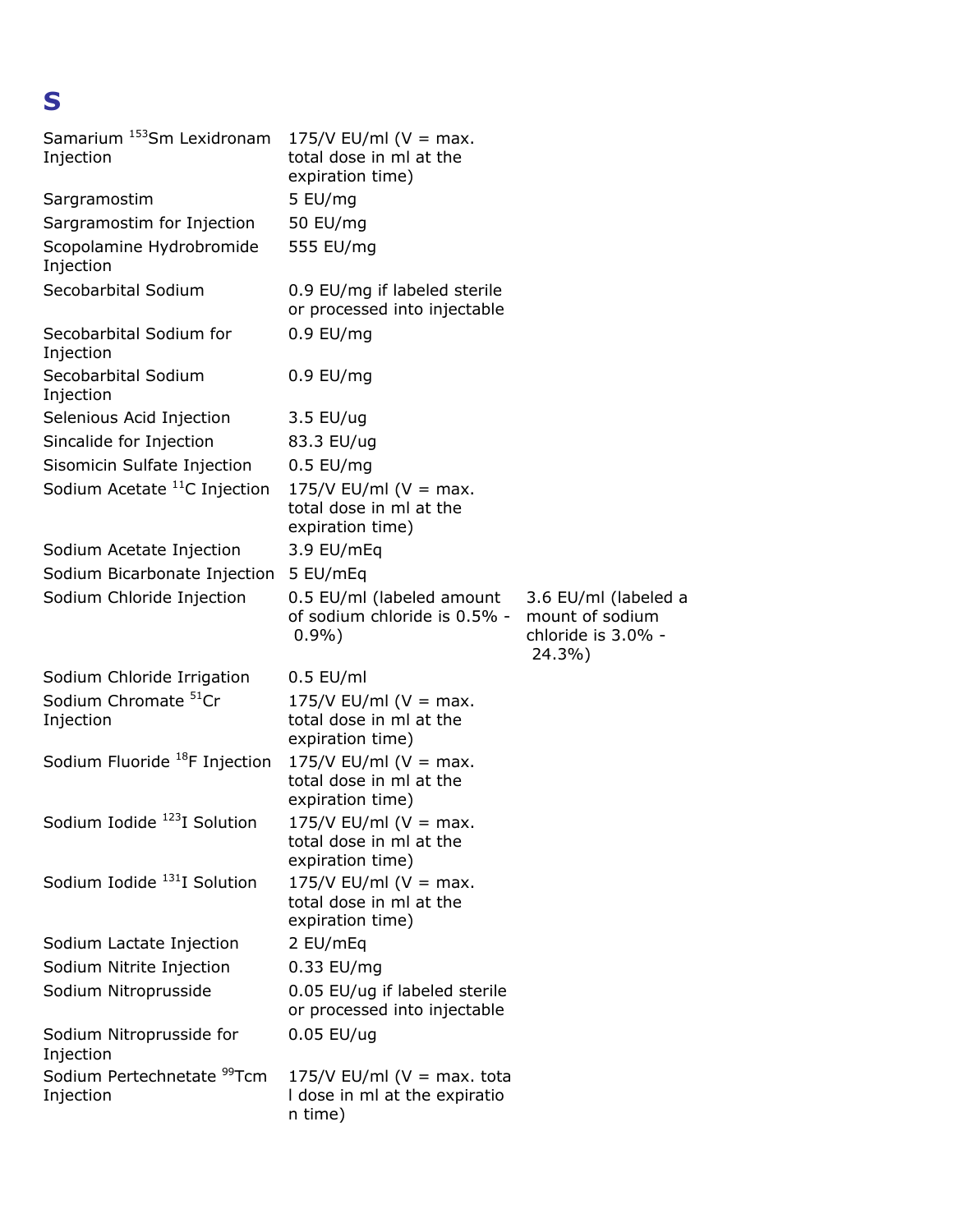| Sodium Phosphate <sup>32</sup> P<br>Solution                                                                                                 | 175/V EU/ml ( $V = max$ . tota<br>I dose in ml at the expiratio<br>n time)                                                                           |
|----------------------------------------------------------------------------------------------------------------------------------------------|------------------------------------------------------------------------------------------------------------------------------------------------------|
| Sodium Phosphates Injection                                                                                                                  | 1.1 EU/mg                                                                                                                                            |
| Sodium Thiosulfate Injection                                                                                                                 | 0.03 EU/mg                                                                                                                                           |
| Spectinomycin for Injectable<br>Suspension                                                                                                   | ??                                                                                                                                                   |
| Spectinomycin Hydrochloride                                                                                                                  | $0.09$ EU/mg of<br>spectinomycin if labeled<br>sterile or processed into<br>injectable                                                               |
| Sterile Erythromycin<br>Gluceptate                                                                                                           | 1 EU/mg of erythromycin                                                                                                                              |
| Sterile Erythromycin<br>Lactobionate                                                                                                         | 1 EU/mg of erythromycin                                                                                                                              |
| Sterile Vancomycin<br>Hydrochloride                                                                                                          | 0.33 EU/mg of Vancomycin                                                                                                                             |
| Sterile Water for Inhalation                                                                                                                 | $0.5$ EU/ml                                                                                                                                          |
| Sterile Water for Injection                                                                                                                  | 0.25 EU/ml                                                                                                                                           |
| Sterile Water for Irrigation                                                                                                                 | 0.25 EU/ml                                                                                                                                           |
| Streptomycin for Injection                                                                                                                   | 0.25 EU/mg                                                                                                                                           |
| Streptomycin Injection                                                                                                                       | 0.25 EU/mg                                                                                                                                           |
| Streptomycin Sulfate                                                                                                                         | 0.25 EU/mg if labeled sterile<br>or processed into injectable                                                                                        |
| Strontium Chloride 89Sr<br>Injection                                                                                                         | 175/V EU/ml ( $V = max$ .<br>total dose in ml at the<br>expiration time)                                                                             |
| Succinylcholine Chloride                                                                                                                     | 2 EU/mg if labeled sterile or<br>processed into injectable                                                                                           |
| Succinylcholine Chloride for<br>Injection                                                                                                    | 2 EU/mg                                                                                                                                              |
| Succinylcholine Chloride<br>Injection                                                                                                        | 2 EU/mg                                                                                                                                              |
| Sufentanil Citrate Injection                                                                                                                 | 6.25 EU/ml                                                                                                                                           |
| Sulbactam Sodium                                                                                                                             | 0.17 EU/mg of sulbactam if<br>labeled sterile or processed<br>into injectable                                                                        |
| Sulfadiazine Sodium<br>Injection                                                                                                             | $0.1$ EU/mg                                                                                                                                          |
| т                                                                                                                                            |                                                                                                                                                      |
| Technetium <sup>99</sup> Tcm (Pyro- and<br>trimeta-) Phosphates<br>Injection<br>Technetium <sup>99</sup> Tcm Albumin<br>Aggregated Injection | 175/V EU/ml ( $V = max$ .<br>total dose in ml at the<br>expiration time)<br>175/V EU/ml ( $V = max$ .<br>total dose in ml at the<br>expiration time) |
| Technetium <sup>99</sup> Tcm Albumin<br>Colloid Injection                                                                                    | 175/V EU/ml ( $V = max$ .<br>total dose in ml at the<br>expiration time)                                                                             |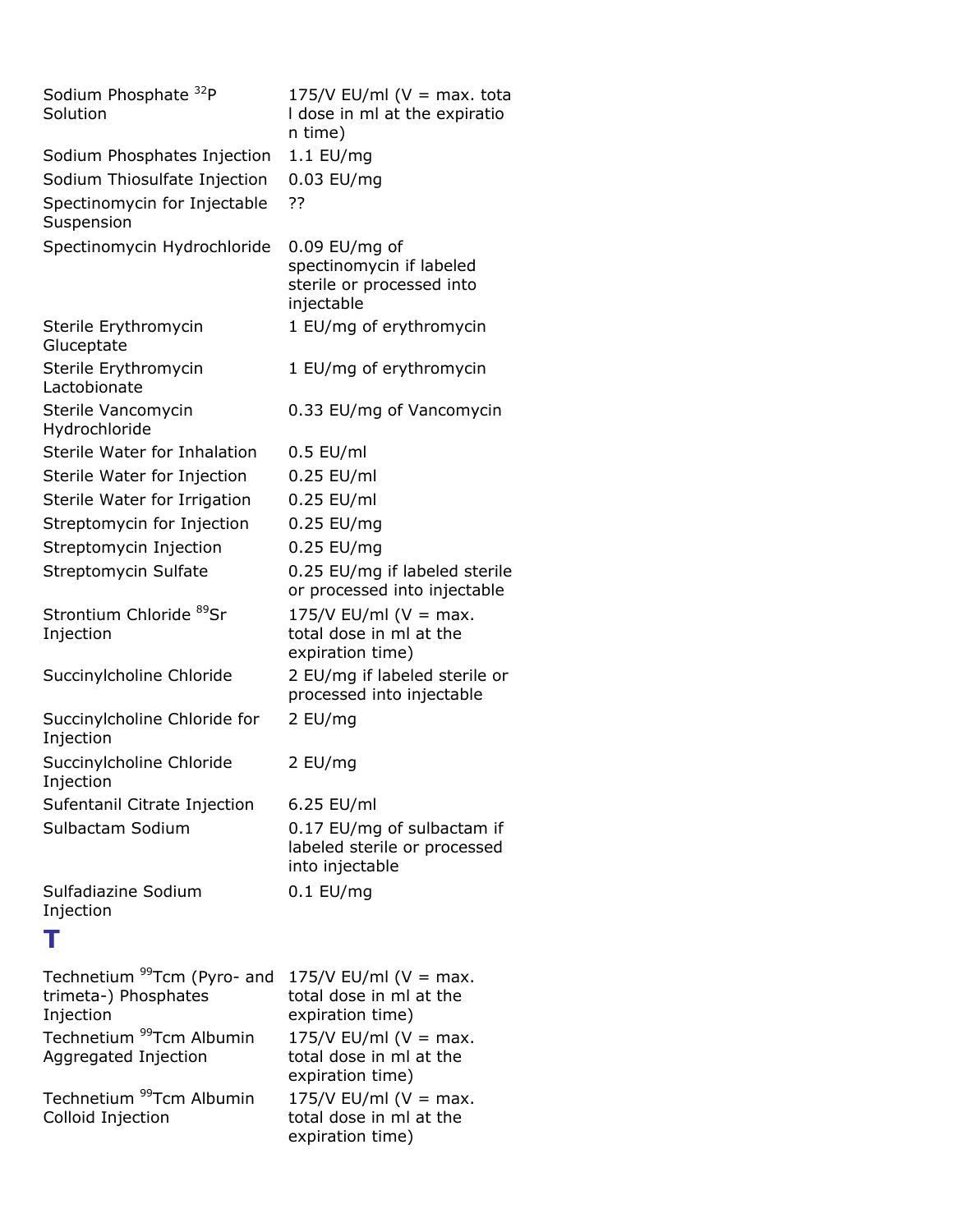| Technetium <sup>99</sup> Tcm Albumin<br>Injection                  | $175/V$ EU/ml (V = max.<br>total dose in ml at the<br>expiration time)   |
|--------------------------------------------------------------------|--------------------------------------------------------------------------|
| Technetium <sup>99</sup> Tcm Apcitide<br>Injection                 | $175/V$ EU/ml (V = max.<br>total dose in ml at the<br>expiration time)   |
| Technetium <sup>99</sup> Tcm<br>Arcitumomab Injection              | 175/V EU/ml ( $V = max$ .<br>total dose in ml at the<br>expiration time) |
| Technetium <sup>99</sup> Tcm Bicisate<br>Injection                 | $175/V$ EU/ml (V = max.<br>total dose in ml at the<br>expiration time)   |
| Technetium <sup>99</sup> Tcm<br>Depreotide Injection               | $175/V$ EU/ml (V = max.<br>total dose in ml at the<br>expiration time)   |
| Technetium <sup>99</sup> Tcm Etidronate<br>Injection               | $175/V$ EU/ml (V = max.<br>total dose in ml at the<br>expiration time)   |
| Technetium <sup>99</sup> Tcm<br>Exametazime Injection              | 175/V EU/ml ( $V = max$ .<br>total dose in ml at the<br>expiration time) |
| Technetium <sup>99</sup> Tcm Gluceptate<br>Injection               | 175/V EU/ml ( $V = max$ .<br>total dose in ml at the<br>expiration time) |
| Technetium <sup>99</sup> Tcm Lidofenin<br>Injection                | $175/V$ EU/ml (V = max.<br>total dose in ml at the<br>expiration time)   |
| Technetium <sup>99</sup> Tcm<br>Mebrofenin Injection               | $175/V$ EU/ml (V = max.<br>total dose in ml at the<br>expiration time)   |
| Technetium <sup>99</sup> Tcm Medronate<br>Injection                | 175/V EU/ml ( $V = max$ .<br>total dose in ml at the<br>expiration time) |
| Technetium <sup>99</sup> Tcm Mertiatide<br>Injection               | 175/V EU/ml (V = max.<br>total dose in ml at the<br>expiration time)     |
| Technetium <sup>99</sup> Tcm<br>Nofetumomab Merpentan<br>Injection | 175/V EU/ml ( $V = max$ .<br>total dose in ml at the<br>expiration time) |
| Technetium <sup>99</sup> Tcm<br>Oxidronate Injection               | $175/V$ EU/ml (V = max.<br>total dose in ml at the<br>expiration time)   |
| Technetium <sup>99</sup> Tcm Pentetate<br>Injection                | $175/V$ EU/ml (V = max.<br>total dose in ml at the<br>expiration time)   |
| Technetium <sup>99</sup> Tcm<br>Pyrophosphate Injection            | 175/V EU/ml (V = max.<br>total dose in ml at the<br>expiration time)     |
| Technetium <sup>99</sup> Tcm Red Blood<br>Cells Injection          | 175/V EU/ml ( $V = max$ .<br>total dose in ml at the<br>expiration time) |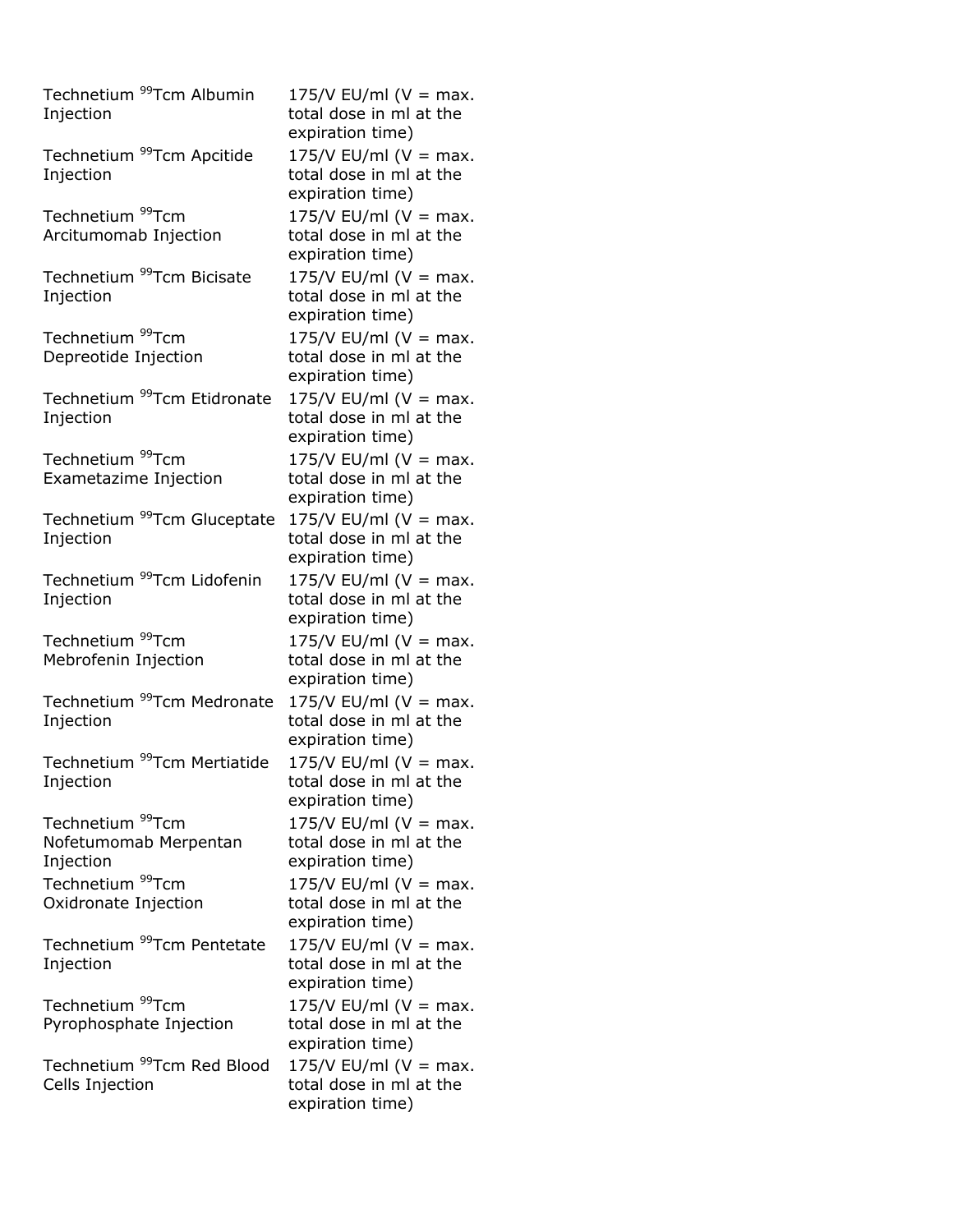| Technetium <sup>99</sup> Tcm<br>Sestamibi Injection      | 175/V EU/ml ( $V = max$ .<br>total dose in ml at the<br>expiration time) |
|----------------------------------------------------------|--------------------------------------------------------------------------|
| Technetium <sup>99</sup> Tcm Succimer<br>Injection       | 175/V EU/ml ( $V = max$ .<br>total dose in ml at the<br>expiration time) |
| Technetium <sup>99</sup> Tcm Sulfur<br>Colloid Injection | 175/V EU/ml ( $V = max$ .<br>total dose in ml at the<br>expiration time) |
| Technetium <sup>99</sup> Tcm<br>Tetrofosmin Injection    | 175/V EU/ml ( $V = max$ .<br>total dose in ml at the<br>expiration time) |
| Terbutaline Sulfate Injection                            | 1250 EU/mg                                                               |
| Testosterone Injectable<br>Suspension                    | 3.5 EU/mg                                                                |
| Tetracaine Hydrochloride                                 | 0.7 EU/mg if labeled sterile<br>or processed into injectable             |
| Tetracaine Hydrochloride for<br>Injection                | $0.7$ EU/mg                                                              |
| Tetracaine Hydrochloride in<br>Dextrose Injection        | 1 EU/mg                                                                  |
| Tetracaine Hydrochloride<br>Injection                    | 0.7 EU/mg                                                                |
| Tetracycline Hydrochloride                               | 0.5 EU/mg if labeled sterile<br>or processed into injectable             |
| Tetracycline Hydrochloride<br>for Injection              | $0.5$ EU/mg                                                              |
| Thallous Chloride <sup>201</sup> Tl<br>Injection         | 175/V EU/ml ( $V = max$ .<br>total dose in ml at the<br>expiration time) |
| Theophylline in Dextrose<br>Injection                    | 1 EU/mg of anhydrous<br>theophylline                                     |
| Thiamine Hydrochloride<br>Injection                      | 3.5 EU/mg                                                                |
| Thiopental Sodium for<br>Injection                       | 1 EU/mg                                                                  |
| Thiotepa for Injection                                   | 6.25 EU/mg                                                               |
| Thiothixene Hydrochloride for<br>Injection               | 88 EU/mg of thiothixene                                                  |
| Thiothixene Hydrochloride<br>Injection                   | 88 EU/mg of thiothixene                                                  |
| <b>Ticarcillin and Clavulanic Acid</b><br>for Injection  | 0.07 EU/mg of ticarcillin                                                |
| <b>Ticarcillin and Clavulanic Acid</b><br>Injection      | 0.07 EU/mg of ticarcillin                                                |
| <b>Ticarcillin Disodium</b>                              | 0.05 EU/mg if labeled sterile<br>or processed into injectable            |
| Ticarcillin for Injection                                | 0.05 EU/mg                                                               |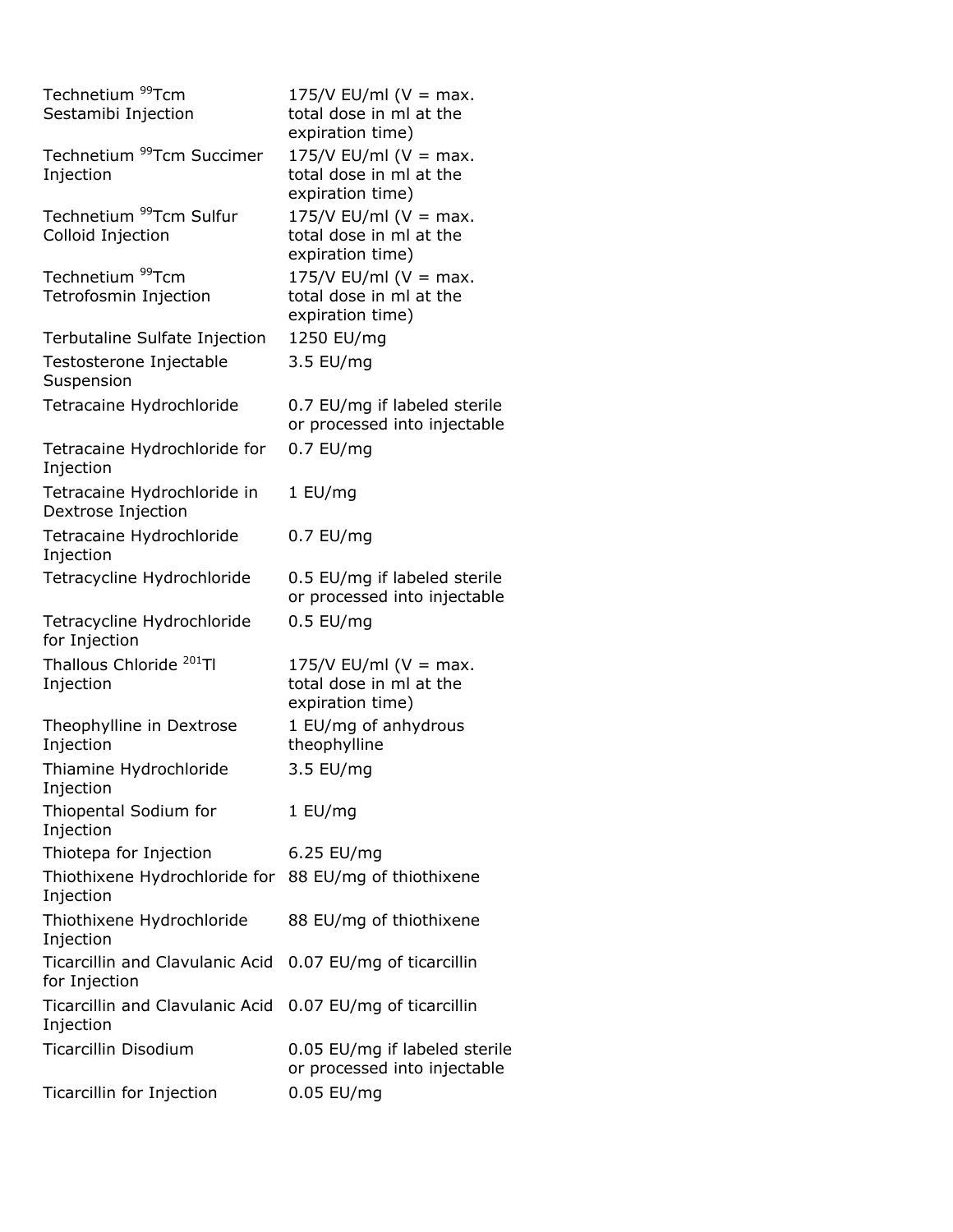| <b>Ticarcillin Monosodium</b>                           | 0.05 EU/mg if labeled sterile<br>or processed into injectable                          |
|---------------------------------------------------------|----------------------------------------------------------------------------------------|
| Tiletamine and Zolazepam<br>for Injection               | 0.07 EU/mg of combined<br>tiletamine and zolazepam<br>equivalents                      |
| Tiletamine Hydrochloride                                | 0.07 EU/mg of tiletamine if<br>labeled sterile or processed<br>into injectable         |
| Tilmicosin Injection                                    | $0.5$ EU/mg                                                                            |
| Tobramycin                                              | 2 EU/mg if labeled sterile or<br>processed into injectable                             |
| Tobramycin for Injection                                | 2 EU/mg                                                                                |
| Tobramycin Inhalation<br>Solution                       | 60 EU/ml                                                                               |
| Tobramycin Injection                                    | 2 EU/mg                                                                                |
| Tobramycin Sulfate                                      | 2 EU/mg if labeled sterile or<br>processed into injectable                             |
| Tolazoline Hydrochloride<br>Injection                   | $0.8$ EU/mg                                                                            |
| Tolbutamide                                             | 0.35 EU/mg of tolbutamide<br>sodium if labeled sterile or<br>processed into injectable |
| Tolbutamide for Injection                               | 0.35 EU/mg of tolbutamide<br>sodium                                                    |
| Triamcinolone Acetonide<br>Injectable Suspension        | 4.4 EU/mg                                                                              |
| <b>Triamcinolone Diacetate</b><br>Injectable Suspension | 7.1 EU/mg                                                                              |
| Triamcinolone Hexacetonide<br>Injectable Suspension     | 17.2 EU/mg                                                                             |
| Trifluoperazine Hydrochloride<br>Injection              | 172 EU/mg of<br>trifluoperazine                                                        |
| Triflupromazine<br>Hydrochloride Injection              | 5.8 EU/mg                                                                              |
| Trimethobenzamide<br>Hydrochloride Injection            | 1.8 EU/mg                                                                              |
| Tripelennamine<br>Hydrochloride Injection               | 4.6 EU/mg                                                                              |
| Tromethamine for Injection                              | $0.03$ EU/mg                                                                           |
| <b>Tubocurarine Chloride</b><br>Injection               | 10 EU/mg                                                                               |
| U                                                       |                                                                                        |
| Urea                                                    | 0.003 EU/mg                                                                            |
| Urea for Injection                                      | 0.003 EU/mg                                                                            |
| V                                                       |                                                                                        |
| Valrubicin Intravesical<br>Solution                     | 0.14 EU/ mg of Valrubicin                                                              |